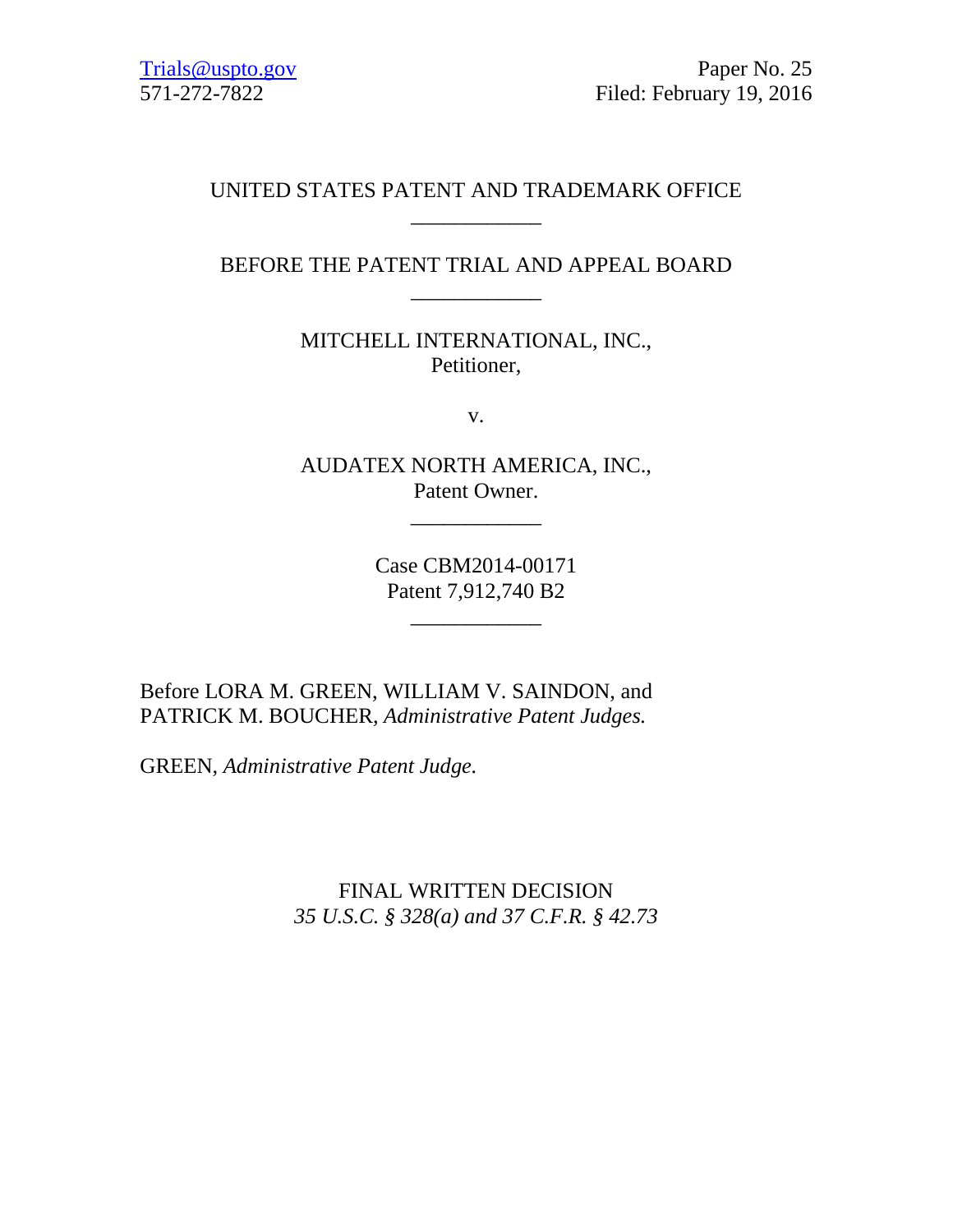# I. INTRODUCTION

Mitchell International, Incorporated ("Petitioner") filed a Corrected Petition<sup>[1](#page-1-0)</sup> requesting a review of U.S. Patent No. 7,912,740 B2 (Ex. 1008, "the '740 patent") under the transitional program for covered business method patents. Paper 6 ("Pet."). Audatex North America, Incorporated ("Patent Owner") filed a Patent Owner Preliminary Response. Paper 8 ("Prelim. Resp."). On February 24, 2015, we instituted a covered business method patent review of claims 1–29 on certain grounds alleged in the Petition. Paper 9 ("Dec.").

After institution of trial, Patent Owner filed a Patent Owner Response (Paper 12, "PO Resp.") and Petitioner filed a Reply (Paper 15, "Reply"). Patent Owner filed also a Contingent Motion to Amend (Paper 13, "PO Mot. Amend"), to which Petitioner filed an Opposition (Paper 16, "Pet. Opp. Mot. Amend"), and Patent Owner filed a Reply (Paper 17, "PO Reply Mot. Amend"). An oral hearing was held on October 19, 2015. Paper 23.

The Board has jurisdiction under 35 U.S.C. § 6(c). In this Final Written Decision, issued pursuant to 35 U.S.C. § 328(a) and 37 C.F.R. § 42.73, we determine that Petitioner has shown by a preponderance of the evidence that all claims for which trial was instituted, claims 1–29, are *unpatentable*. Furthermore, Patent Owner's Motion to Amend is *denied*.

<span id="page-1-0"></span> <sup>1</sup> Petitioner filed also two related Corrected Petitions requesting covered business method review: CBM2014-00173, involving U.S. Patent No. 8,468,038 B2, and CBM2014-00174, involving U.S. Patent No. 8,200,513 B2.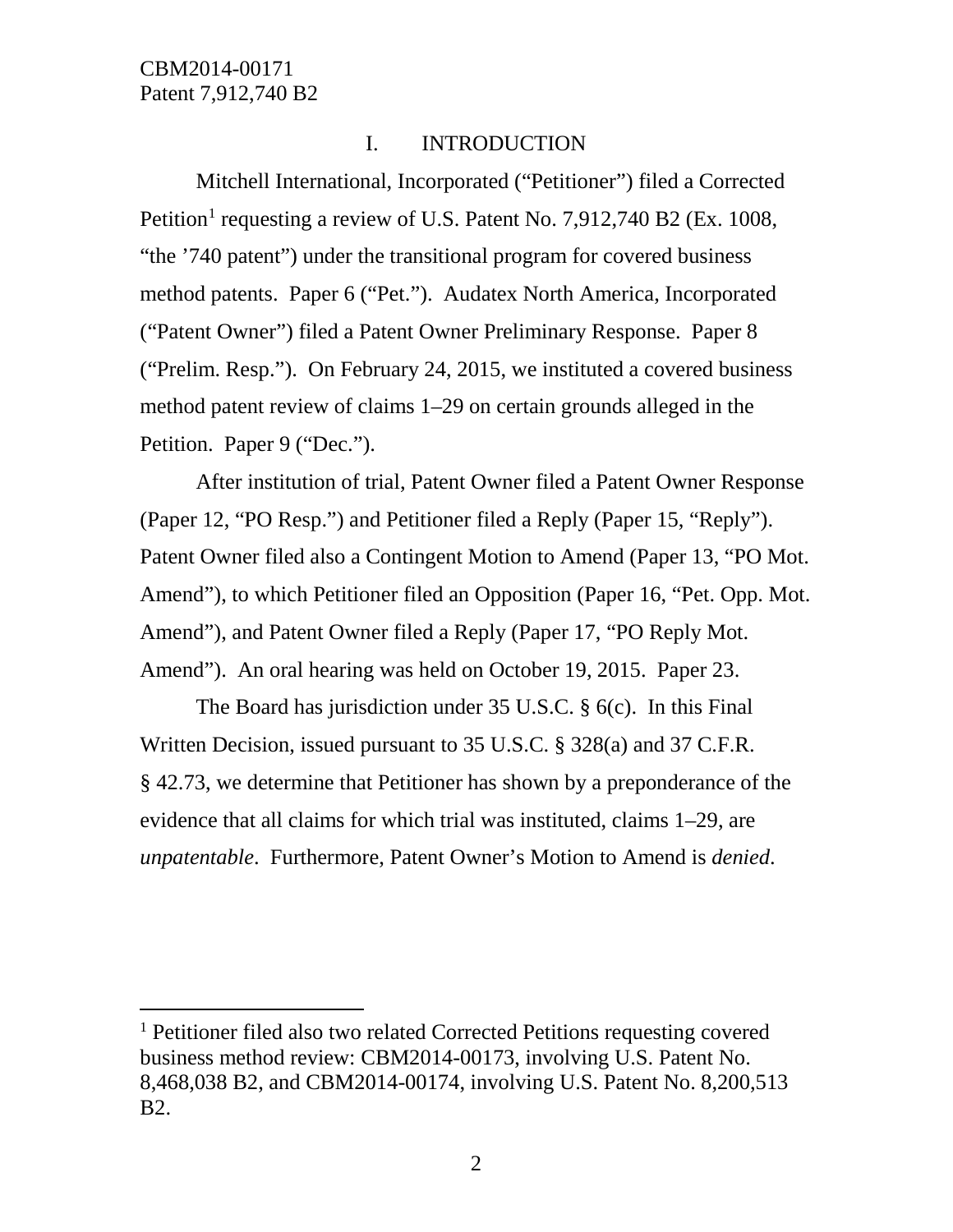#### *A. The '740 Patent*

The '740 patent issued on March 22, 2011, with Reza-Sayed Vahidi, Stan Griffin, Pankaj Desai, Sonja Larson, Robert Cooperrider, John W. Fitzpatrick, and Sergey Gorelov as the listed co-inventors. The '740 patent relates generally "to a method and system for entering data relating to an insurance claim for a damaged vehicle," wherein the "data is processed into a valuation report that is transmitted through the world wide web." Ex. 1008, 1:8–11.

According to the background section of the '740 patent, when a vehicle is damaged, the owner of the vehicle may file a claim with an insurance carrier. *Id*. at 1:13–14. An insurance adjuster will inspect the damaged vehicle, and if the repair costs of the damaged vehicle exceed its value, or a certain percentage of its value, "the adjuster may 'total' the vehicle." *Id.* at 1:14–19. The adjuster may enter the repair costs into an estimate report, which may be sent then to the home office for approval. *Id.* at 1:21–24.

The '740 patent discloses that in order to improve the efficiency of the process, computer systems and software have been developed to automate the process. *Id.* at 1:24–26. For example, PenPro, developed by Automatic Data Processing, Incorporated ("ADP"), allows a claim adjuster to enter data through a personal computer, and when the running total of the repair costs to the damaged vehicle reach a certain percentage of the value of the vehicle, a visual warning that the cost is approaching the vehicle's value is displayed, thus informing the adjuster that the vehicle may have been totaled. *Id.* at 1:26–36.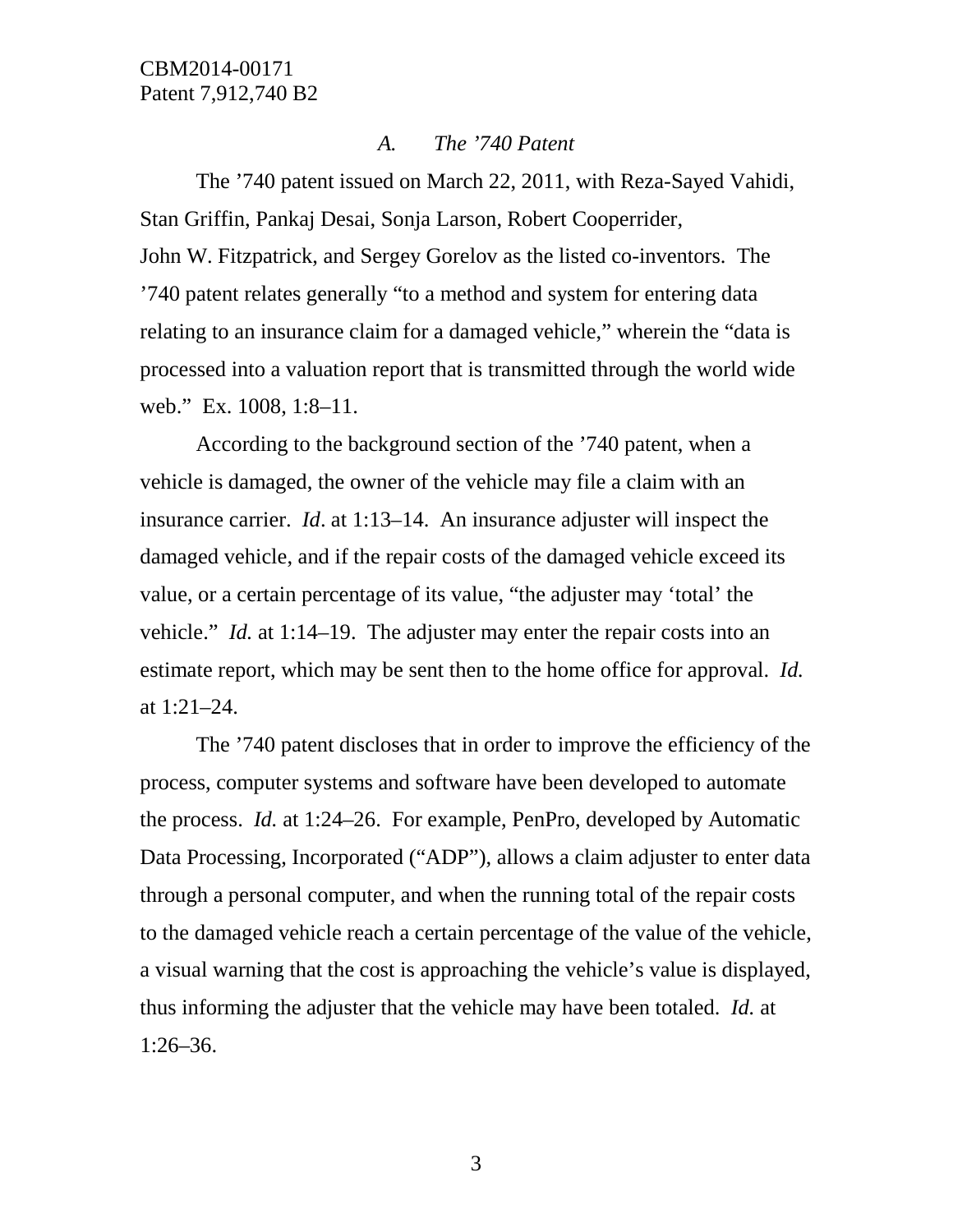A problem with the PenPro system is that the valuation system does not account for specific variations of the vehicle, such as the condition of the vehicle or added aftermarket equipment. *Id.* at 1:37–39. In order to obtain a more accurate valuation, the adjuster may access a more extensive database, such as Autosource, also provided by ADP. *Id.* at 1:39–45. As taught by the '740 patent, access to Autosource "requires that the computer be specifically configured to dial the appropriate phone number(s) of the Autosource server." *Id.* at 1:45–47. The '740 patent teaches that it would be more desirable to have the adjuster have easier access to the valuation database, such as through the world wide web, thereby obviating the need for the computer to have the phone numbers to reach the database. *Id.* at 1:47–51.

Figure 1 of the '740 patent is reproduced below:



Figure 1, reproduced above, "is a schematic of a network system that can be used to receive data relating to an insurance claim for a damaged vehicle and transmit a valuation report for the damaged vehicle through the world wide web." *Id.* at 1:61–64. The system includes at least one client computer, 12,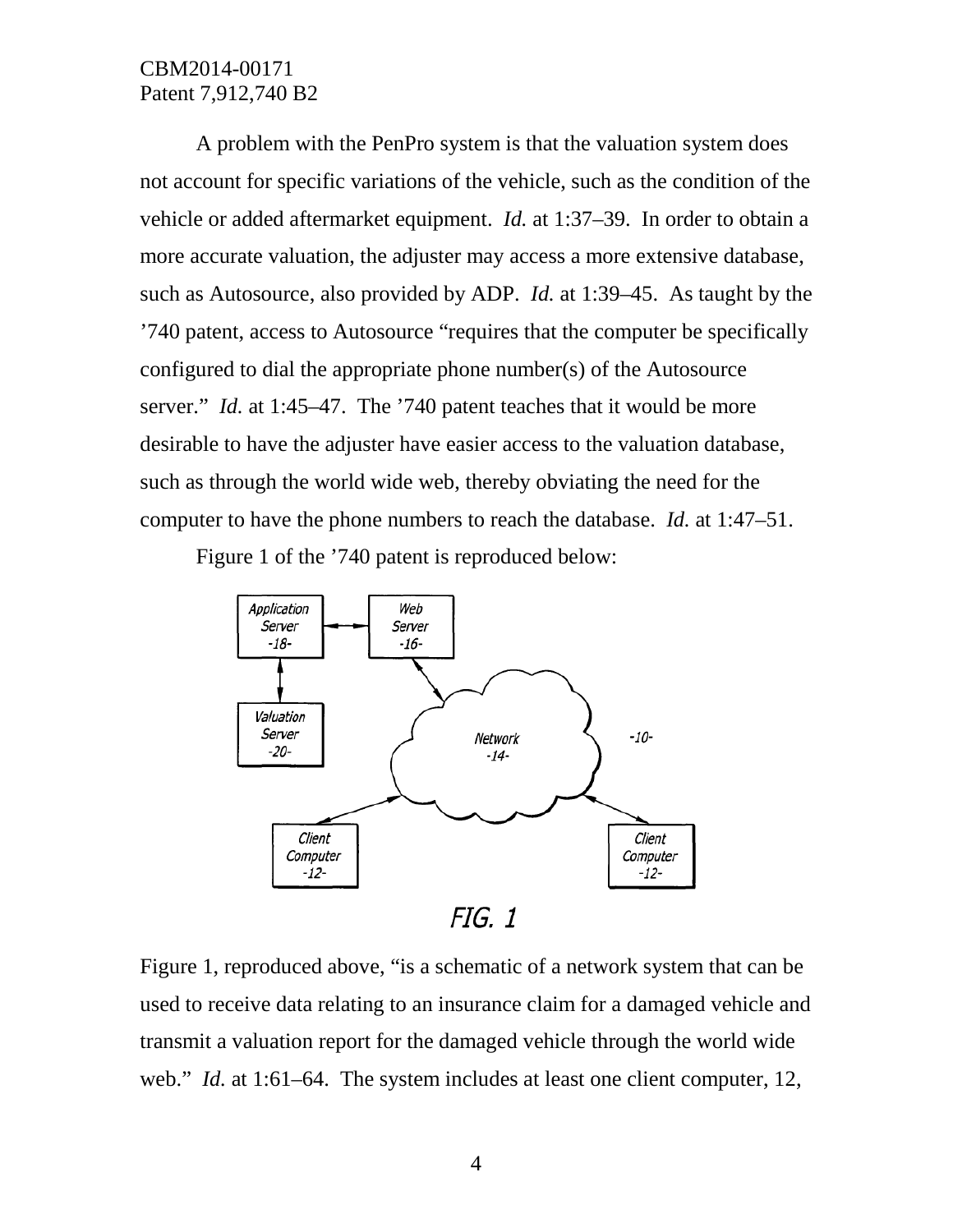which is connected to the network 14, wherein the network may be the internet. *Id.* at 2:24–28. The system may also include web server 16, connected to network 14, and application server 18. *Id.* at 2:30–31. Application server 18 may then be coupled to valuation server 20, which contains the database, to generate and process the valuation report. *Id.* at 2:31–34.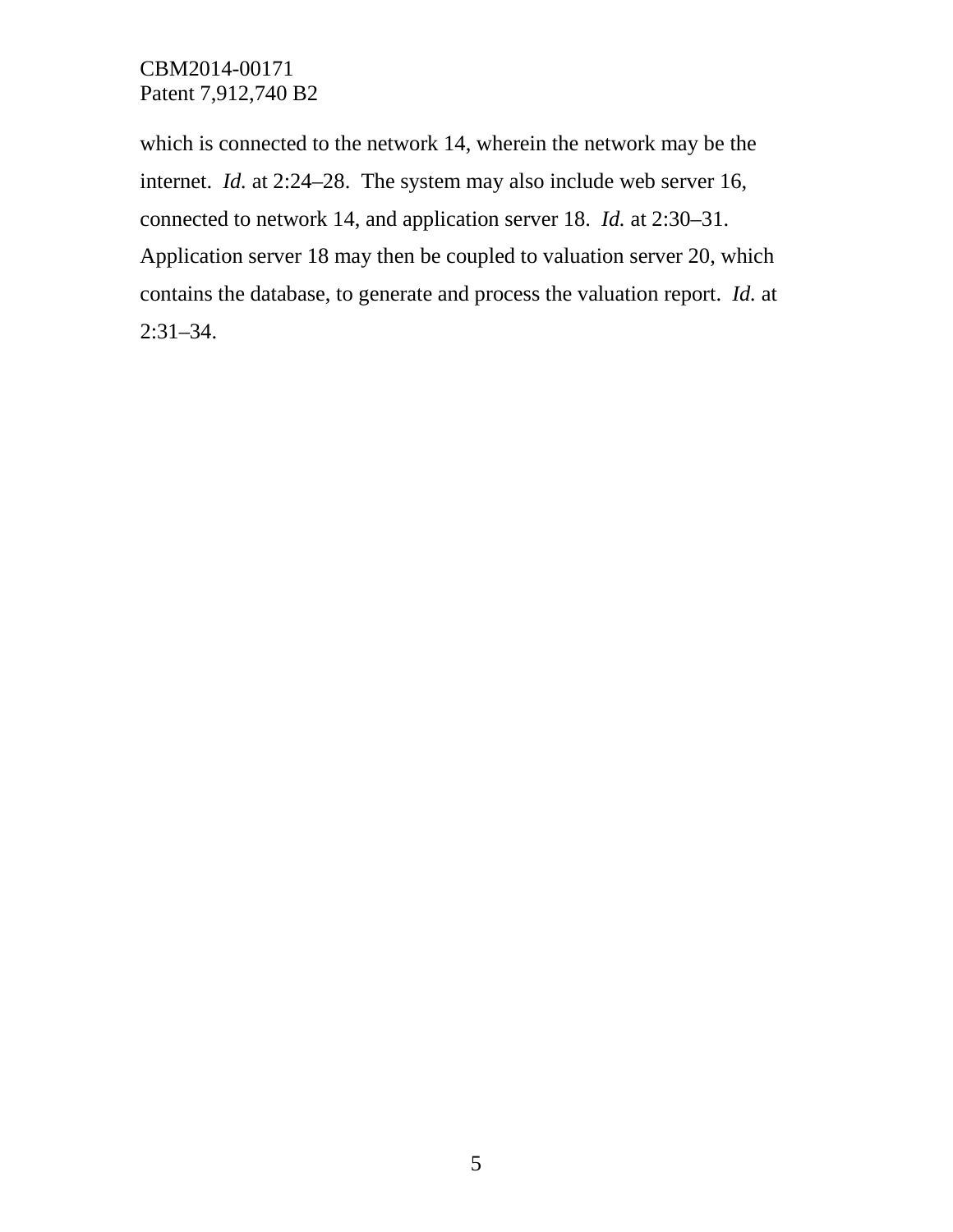Figure 12 of the '740 patent is reproduced below.

|                                                                                                                            |                                                                                                                                                  | <b>Autosource Valuation</b>                                                                                                                                                            |                                            |
|----------------------------------------------------------------------------------------------------------------------------|--------------------------------------------------------------------------------------------------------------------------------------------------|----------------------------------------------------------------------------------------------------------------------------------------------------------------------------------------|--------------------------------------------|
| Administrative Data                                                                                                        |                                                                                                                                                  | 1998 Honda Accord LX 4D Sedan                                                                                                                                                          |                                            |
| <b>Claims Department</b><br>ADP/Autosource<br><b>Falcon Testing Branch</b><br>2010 Crow Canyon Place<br>San Ramon CA 94583 |                                                                                                                                                  | Claimant<br>01-Qctest-Mark-Last, 01-<br>Insured 01-Octest-Mark-Last, 01-Octe<br>Claim 01-OCTEST-MARK<br>Loss Date 08/19/2003<br>Loss Type Collision<br>Policy 01-QCTEST-MARK<br>Other  | $-156-$                                    |
| <b>VINSOURCE Analysis</b>                                                                                                  |                                                                                                                                                  | 1998 Honda Accord LX 4D Sedan                                                                                                                                                          |                                            |
|                                                                                                                            | No VIN entered                                                                                                                                   | -158-                                                                                                                                                                                  |                                            |
| Reported Phone Number Analysis                                                                                             |                                                                                                                                                  | 1998 Honda Accord LX 4D Sedan                                                                                                                                                          |                                            |
|                                                                                                                            |                                                                                                                                                  |                                                                                                                                                                                        |                                            |
| Publication<br>Cars.com<br>$-152-$<br>Cars.com                                                                             | <b>Advertised Vehicle</b><br>89 Porsche 928S4<br>99 Ford Explorer                                                                                | Date Listed<br>First 03/02/03<br>Last 03/29/03<br>First 05/27/03                                                                                                                       | Price<br>\$25,000<br>\$25,000<br>\$13,900  |
| <b>Valuation Summary</b>                                                                                                   |                                                                                                                                                  | 1998 Honda Accord LX 4D Sedan                                                                                                                                                          |                                            |
|                                                                                                                            | <b>Typical Vehicle</b><br>Price \$9,700<br>Engine 4 Cylinder 2.3 VTEC<br>-154-<br>Transmission 4 Speed Automatic<br>Odometer 83,230 Mi (Typical) | Loss Vehicle<br>4 Cylinder 2.3 VTEC<br>4 Speed Automatic<br>85,000 Mi (Actual)<br>Equipment/Package Adjustment (See Valuation Detail)<br>Autosource Value Before Condition Adjustments | Adjustment<br>\$9,700<br>-60<br>Λ<br>9,640 |
|                                                                                                                            |                                                                                                                                                  | Total Condition Adjustments (See Condition Adjustment Detail)                                                                                                                          |                                            |
|                                                                                                                            |                                                                                                                                                  | <b>Total Condition Adjusted Market Value</b><br>Applicable Tax 8.25%<br><b>Title Fee</b><br>Transfer Fee<br>Deductible<br><b>Net Adjusted Value</b><br>Salvage/Other                   | \$9,640<br>795.30<br>$-500.00$             |

Figure 12, reproduced above, "is an illustration of a valuation report." *Id.* at 2:3. Included in the report is an adjusted market value for the vehicle, indicated by 150 (*id.* at 4:7–9), as well as a "Salvage/Other" field (*id.* at Fig. 12).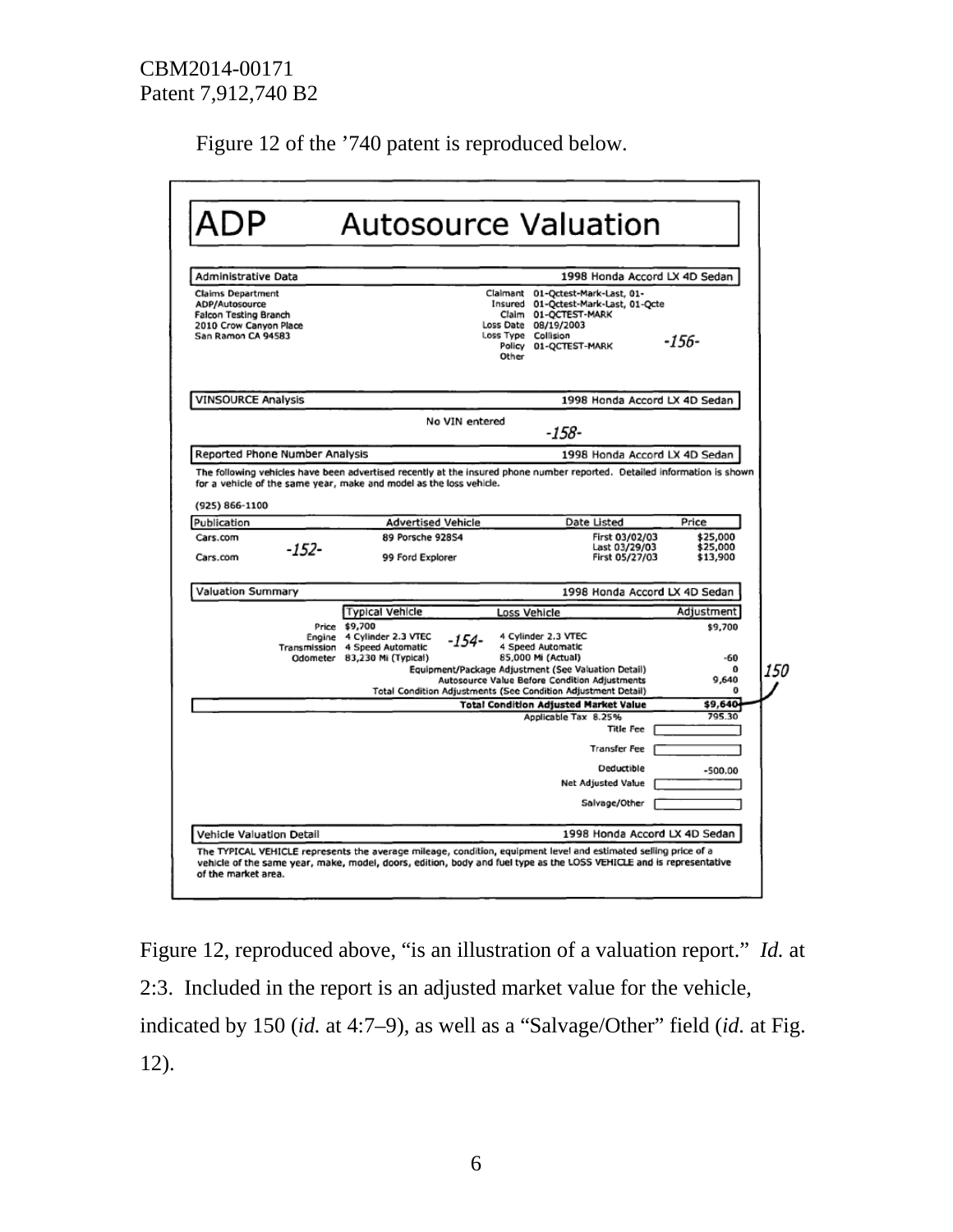The flowchart of Figure 3 of the '740 patent is reproduced below.



Figure 3, reproduced above, "is a flowchart showing a business transaction conducted through the system." *Id.* at 1:66–67. The '740 patent discloses further that "[w]hile . . . exemplary embodiments have been described and shown in the accompanying drawings, . . . such embodiments are merely illustrative of and not restrictive on the broad invention." *Id.* at 4:21–24.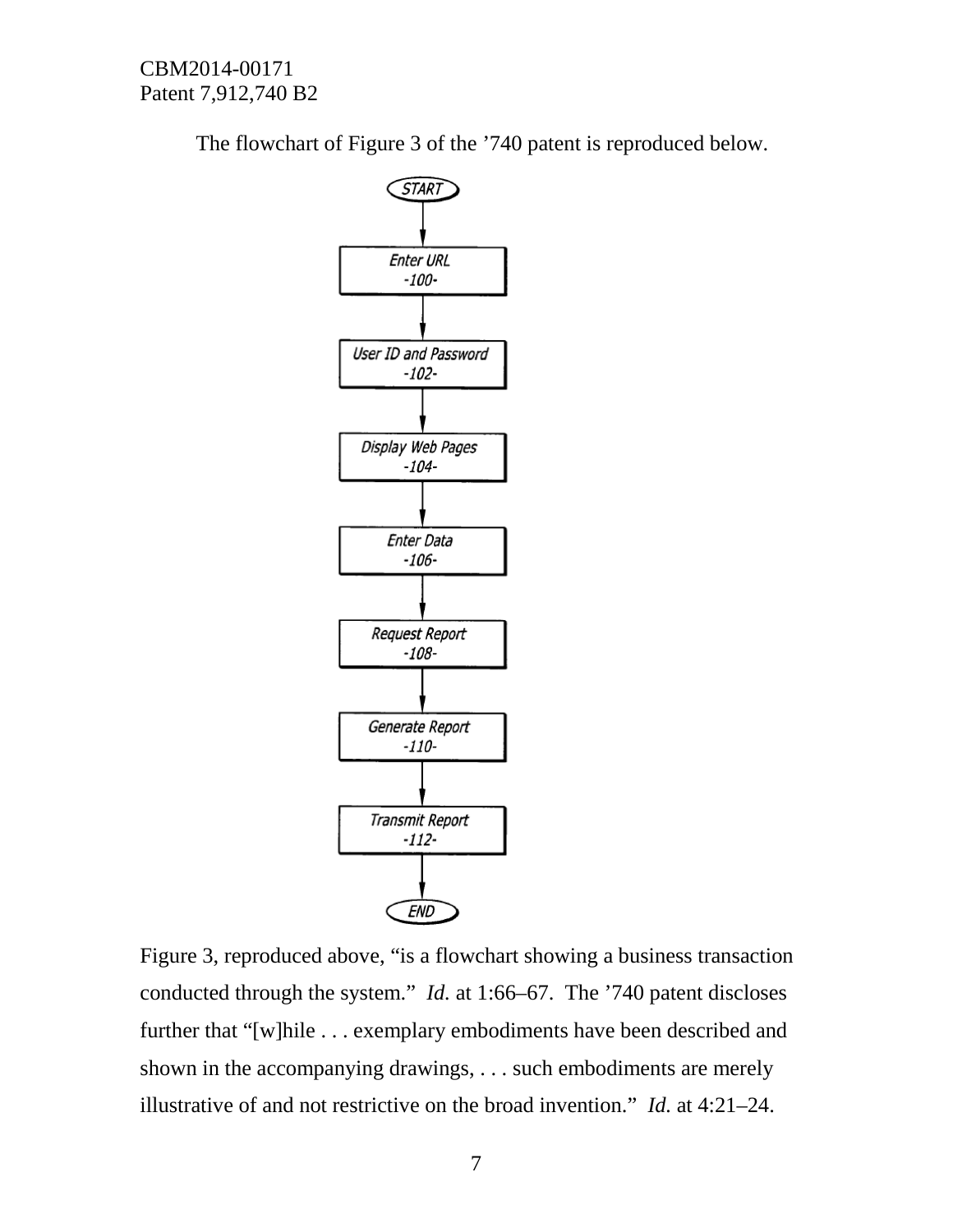# *B. Illustrative Claim*

Claims 1, 10, 18, and 24 are the independent claims of the challenged patent, and they are directed to a method, a system, a server, and a computer program storage medium, respectively. Claim 1, reproduced below, is illustrative of the claims at issue:

1. A method for obtaining an automobile insurance claim valuation report, comprising:

transmitting a uniform resource locator over an electronic communication network from a client computer;

connecting with a web site that corresponds to the uniform resource locator, the web site provides a plurality of web pages that allow an operator to input data relating to an insurance claim for a damaged vehicle;

entering data relating to the insurance claim;

processing the entered data to generate a valuation report for the damaged vehicle, the valuation report provides a market value for the damaged vehicle; and

transmitting the valuation report to the client computer over the electronic communication network.

Ex. 1008, 4:29–42.

# *C. Instituted Grounds of Unpatentability*

The following grounds of unpatentability were instituted for covered business method review:

| <b>Claims</b> | <b>Basis</b>         | <b>Reference</b>    |
|---------------|----------------------|---------------------|
| 1–29          | § 101                |                     |
| 1–29          | $\S\S 102(b)/103(a)$ | Reimel <sup>2</sup> |

<span id="page-7-0"></span><sup>&</sup>lt;sup>2</sup> Reimel et al. ("Reimel"), WO 01/071458 A3, published Sept. 27, 2001 (Ex. 1010).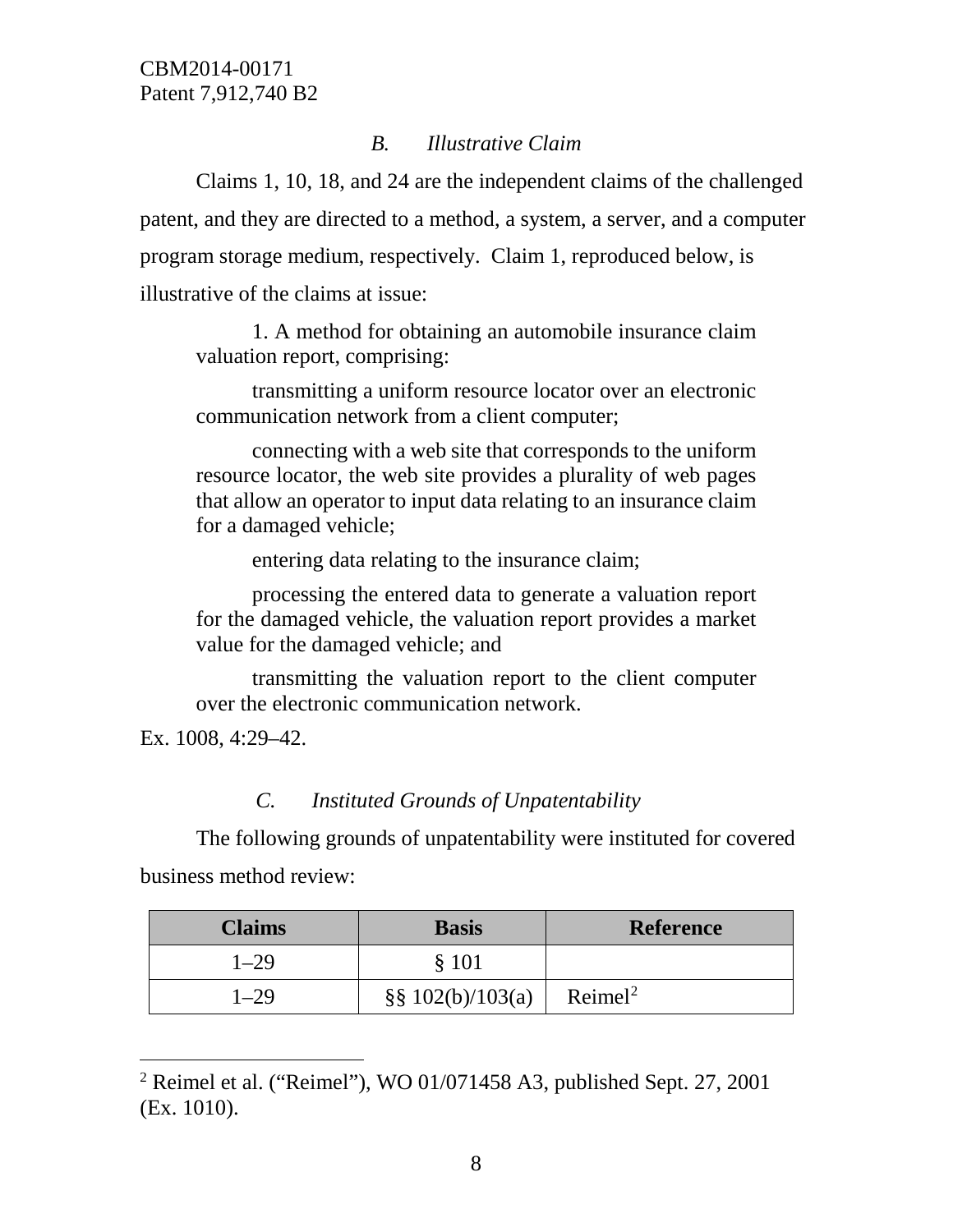#### *D. Standing*

We determined, in the Decision on Institution, that the '740 patent is a covered business method patent, as defined in  $\S 18(a)(1)(E)$  of the America Invents Act and 37 C.F.R. § 42.301, because at least one claim of the '740 patent is directed to a covered business method. Dec. 7–11. Patent Owner does not dispute our previous analysis in its Patent Owner Response. Thus, after considering the record again, we reaffirm our determination in the Decision on Institution and conclude that the '740 patent is eligible for a covered business method patent review.

#### II. ANALYSIS

#### *A. Claim Construction*

In a covered business method patent review, claim terms in an unexpired patent are interpreted according to their broadest reasonable construction in light of the specification of the patent in which they appear. 37 C.F.R. § 42.300(b); *see also In re Cuozzo Speed Techs., LLC*, 793 F.3d 1268, 1278–80 (Fed. Cir. 2015) ("Congress implicitly approved the broadest reasonable interpretation standard in enacting the AIA," and "the standard was properly adopted by PTO regulation."), *cert. granted*, *sub nom. Cuozzo Speed Techs. LLC v. Lee*, 84 U.S.L.W. 3218 (U.S. Jan. 15, 2016) (No. 15- 446); *accord Versata Dev. Grp., Inc. v. SAP Am., Inc.*, 793 F.3d 1306, 1328 (Fed. Cir. 2015) ("[T]hough the rules governing IPR matters at issue in *Cuozzo* will not necessarily govern all PGR/CBM matters, we see no basis for distinguishing between the two proceedings for purposes of the PTAB's use of BRI in claim construction here.").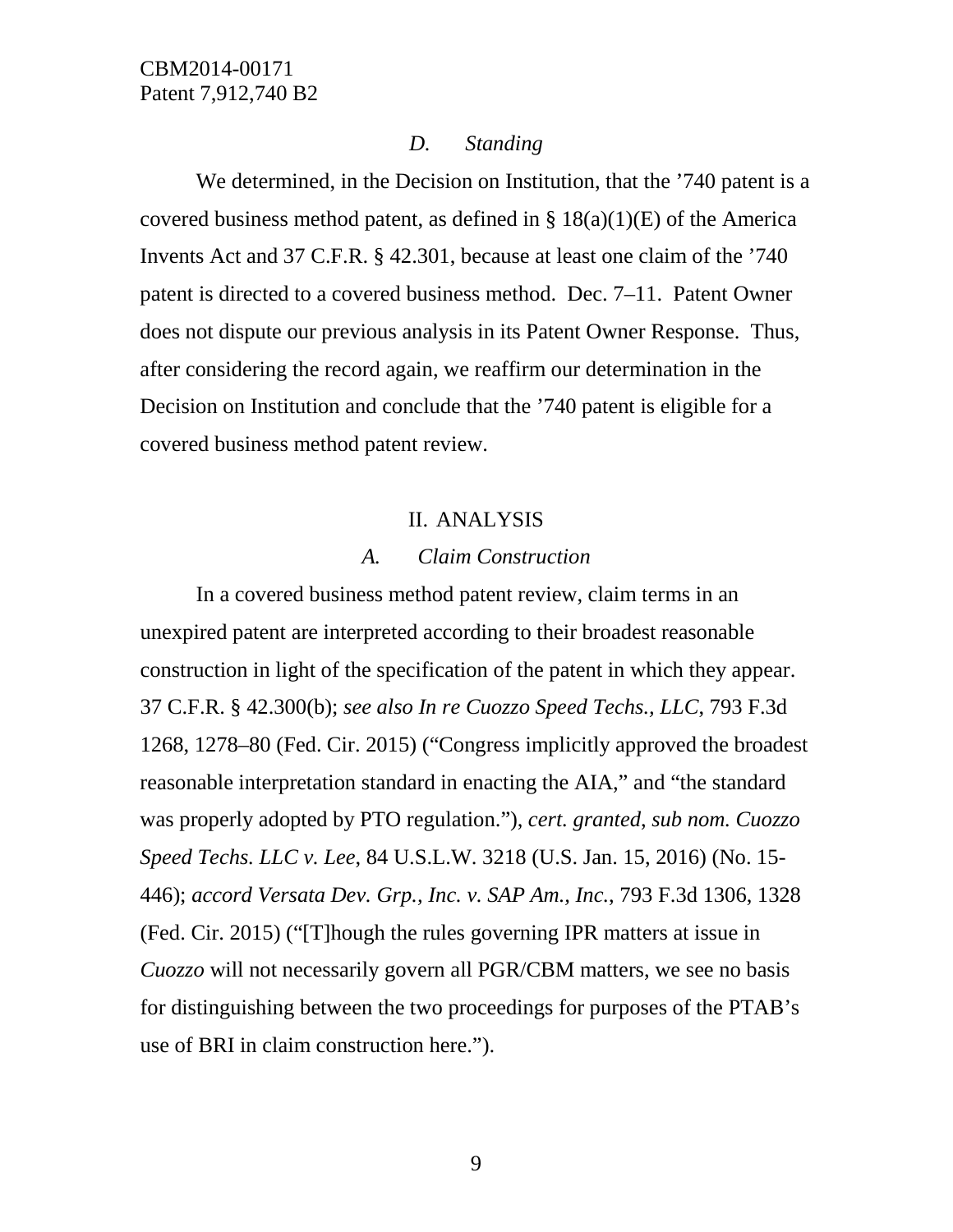Under the broadest reasonable interpretation standard, and absent any special definitions, claim terms are given their ordinary and customary meaning as would be understood by one of ordinary skill in the art in the context of the entire disclosure. *In re Translogic Tech., Inc*., 504 F.3d 1249, 1257 (Fed. Cir. 2007). An inventor may rebut that presumption by providing a definition of the term in the specification with reasonable clarity, deliberateness, and precision. *In re Paulsen*, 30 F.3d 1475, 1480 (Fed. Cir. 1994). In the absence of such a definition, limitations are not to be read from the specification into the claims. *In re Van Geuns*, 988 F.2d 1181, 1184 (Fed. Cir. 1993).

### *1. "insurance claim"*

Claims 1, 10, 18, and 24 include the phrase "data relating to an insurance claim for a damaged vehicle."

In the Institution Decision, we noted that the "Specification of the '740 patent does not limit the phrase 'data relating to an insurance claim for a damaged vehicle,' but . . . provides examples such as the VIN, the vehicle make, mileage, and condition." Dec. 12. We, thus, construed "data relating to an insurance claim for a damaged vehicle," as encompassing, but not being limited to, any data that would be used in making an insurance claim. *Id.* at 12–13.

In its Response, Patent Owner notes that it does not disagree with the interpretation of "data" we adopted in the Decision on Institution (PO Resp. 1), but contends that the "proper construction for the term 'insurance claim' should be a 'request to recover market value or repair cost in association with an insurance policy." PO Resp. 3. In asserting that construction,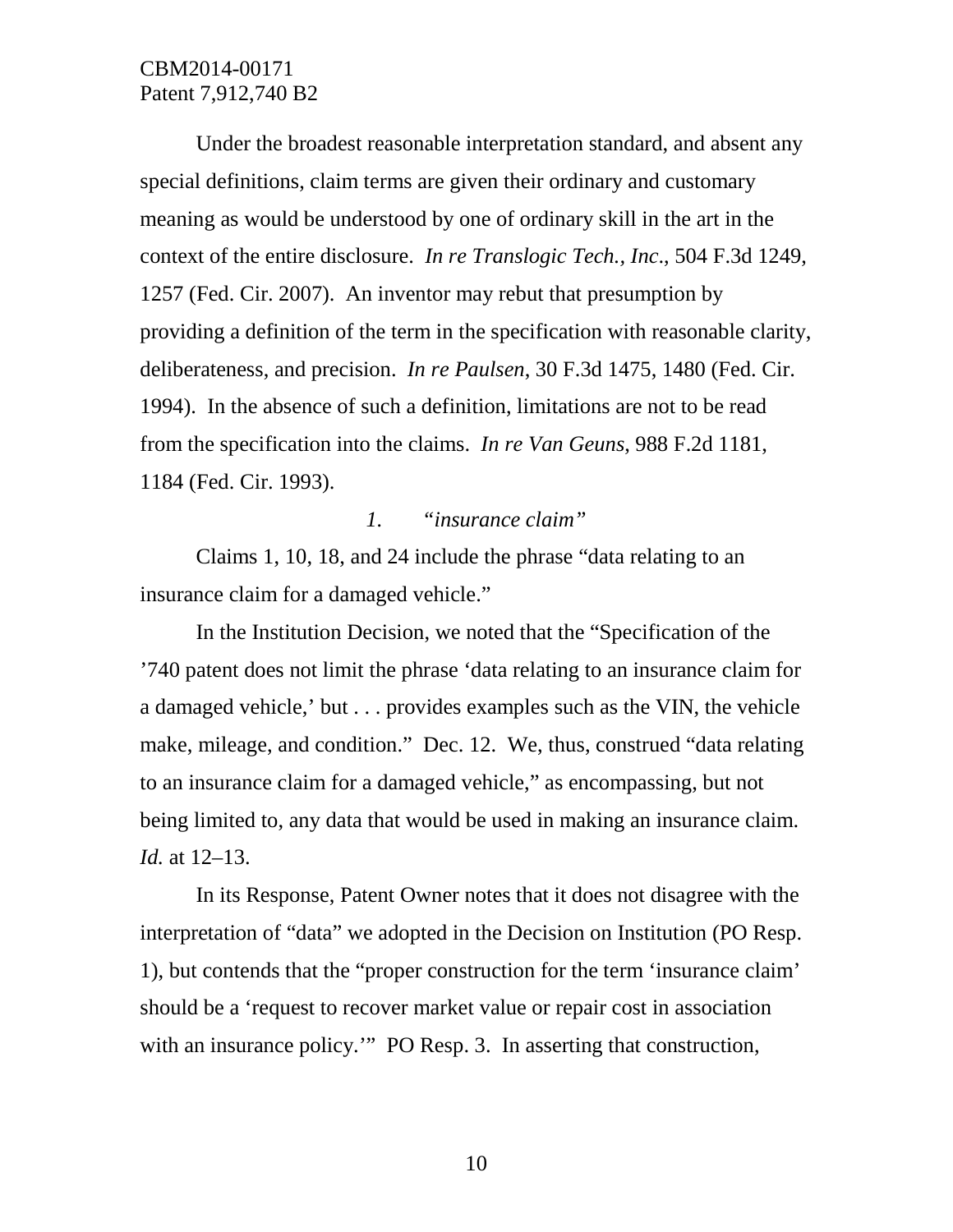Patent Owner relies on the following portion from the Background of the Specification.

When a vehicle such as an automobile is damaged the owner may file a claim with an insurance carrier. A claims adjuster typically inspects the vehicle to determine the amount of damage and the costs required to repair the automobile. If the repair costs exceed the value of the automobile, or a percentage of the car value, the adjuster may "total" the vehicle. The owner may then receive a check equal to the value of the automobile.

*Id.* at 4 (quoting Ex. 1008, 1:13–20). According to Patent Owner, the "entire" intrinsic record is focused on an insurance claim that relates to either repairing or totaling a damaged vehicle." *Id.* at 5.

Petitioner responds that the Specification never restricts the term "insurance claim" to a particular type of request, and does not discuss limiting it to a repair cost. Reply 10. In fact, Petitioner argues, Figure 12 of the Specification provides for the market value before and after an accident. *Id.* Petitioner also cites the testimony of Professor James Christopher Westland, Patent Owner's expert, who states that "insurance claims take on a variety of forms." *Id.* (quoting Ex. 1015, 77:11–19, 78:11–23).

We have carefully considered Patent Owner's arguments, but we do not agree that the broadest reasonable interpretation of "insurance claim," when read in light of the Specification, is a "request to recover market value or repair cost in association with an insurance policy." The portion of the Specification Petitioner is relying upon is only describing the state of the art at the time of invention. Moreover, it uses terms such as "may" and "typically," and, thus, does not explicitly define "insurance claim" as Patent Owner would have us do.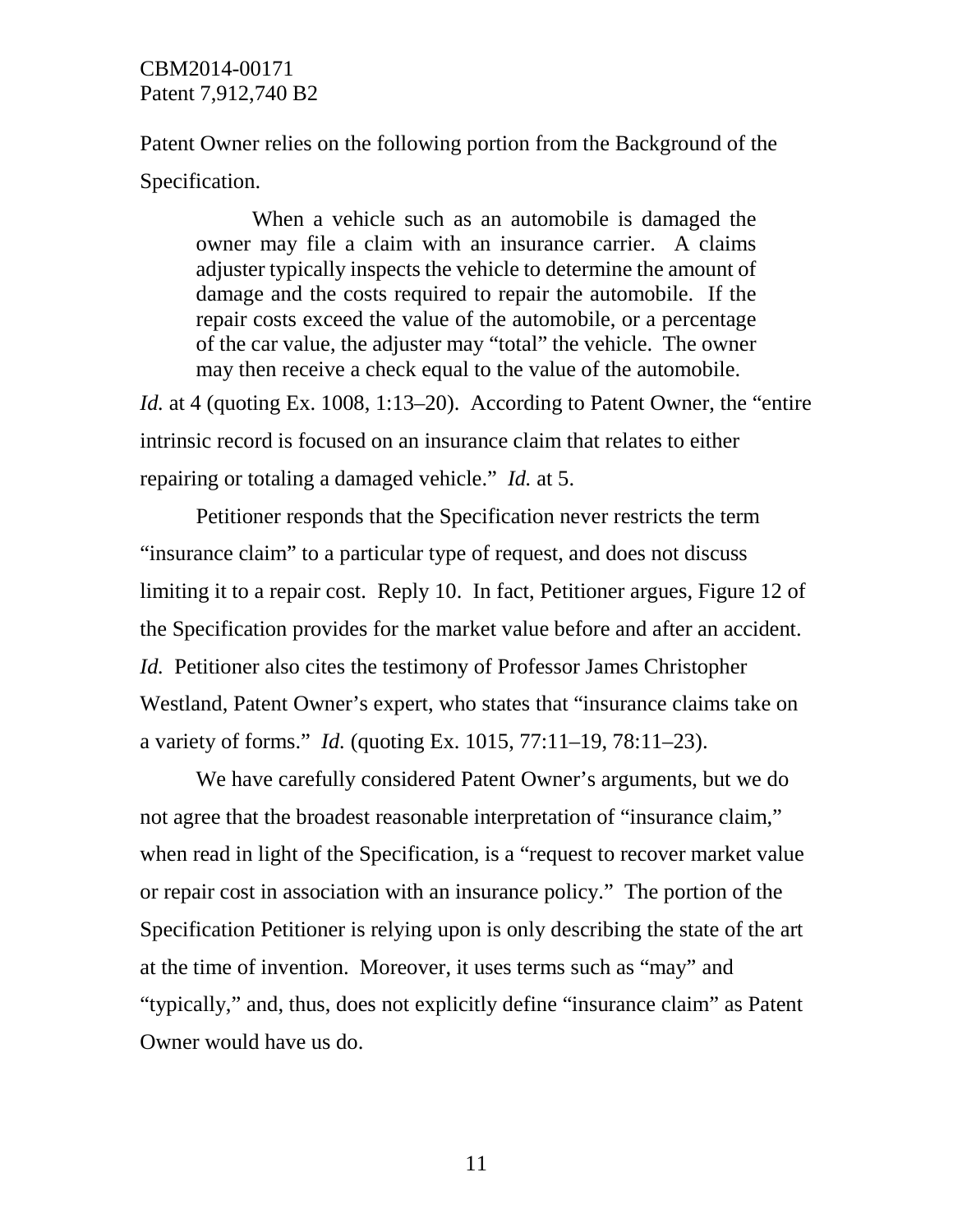Thus, we see no reason to deviate from the construction of the claim term "data relating to an insurance claim for a damaged vehicle" that we adopted in the Decision on Institution; that is, as encompassing, but not being limited to, any data that would be used in making an insurance claim. Dec. 12–13. Moreover, even if we were to adopt Patent Owner's more limited construction of "insurance claim," Patent Owner does not explain how that would further limit the data that would be entered, and in fact, Patent Owner notes (PO Resp. 1) that it does not disagree with the interpretation of "data" we adopted in the Decision on Institution.

We note further that Patent Owner argues that the District Court in the co-pending litigation construed "insurance claim" as a "request to recover market value or repair cost in association with an insurance policy." PO Resp. 3–4. But as noted by the Court of Appeals for the Federal Circuit in *Phillips v. AWH Corp.*, 415 F.3d 1303, 1315 (Fed. Cir. 2005) (en banc), the claims "must be read in view of the specification, of which they are a part" (internal quotations and citation omitted). In addition, the court has also admonished that the specification "is always highly relevant to the claim construction analysis. Usually, it is dispositive; it is the single best guide to the meaning of a disputed term." *Vitronics Corp. v. Conceptronic, Inc.*, 90 F.3d 1576, 1582 (Fed. Cir. 1996). Thus, even using the claim construction standards set forth in *Phillips,* as discussed above, there is nothing in the Specification of the '740 patent that would limit the claim term "insurance claim" as Patent Owner would like.

Moreover, our construction is also supported by the testimony of Patent Owner's expert, Professor Westland. Professor Westland testified that "insurance claims take many different characters, and even within the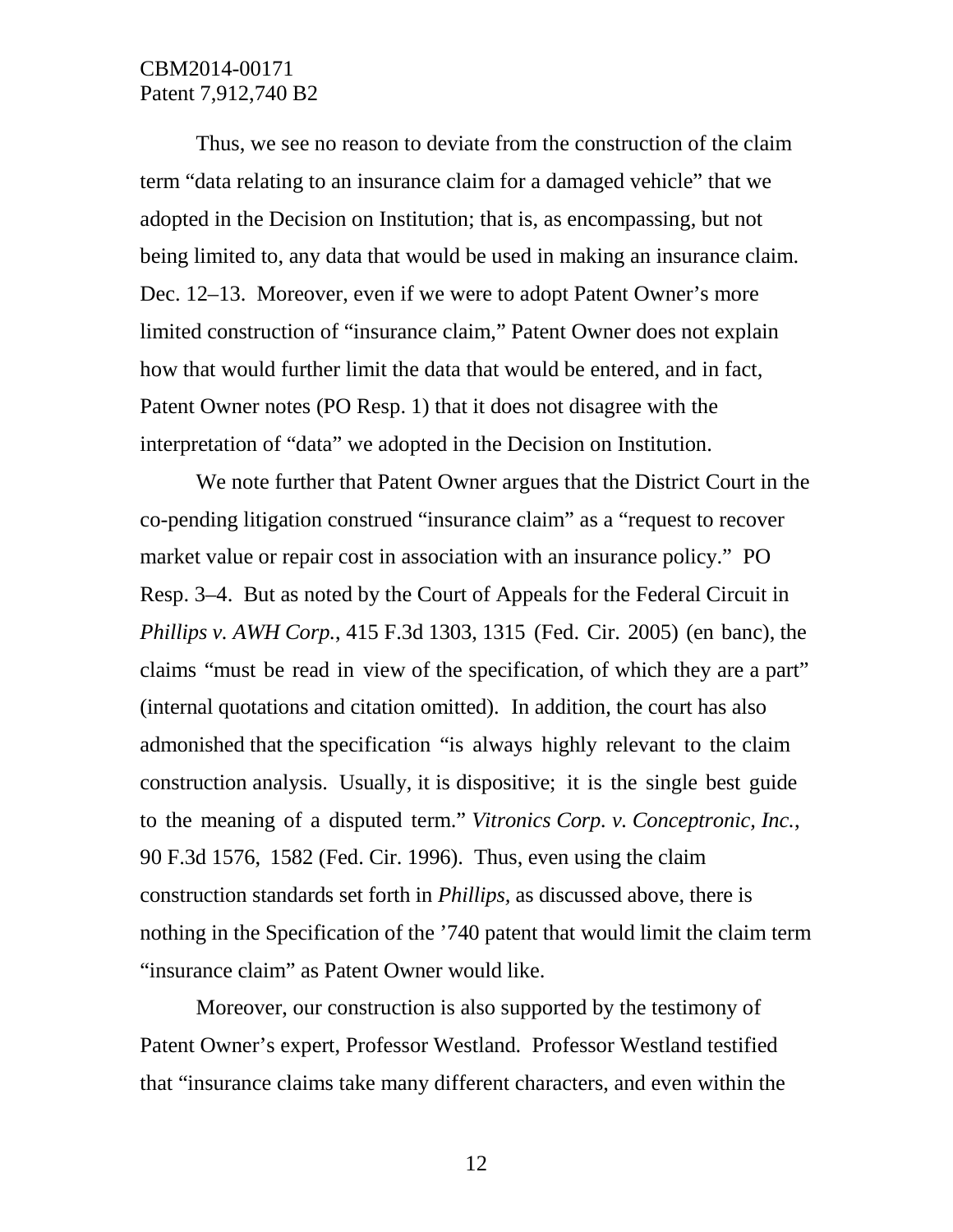automotive field, it's how the contract is written that determines exactly what in a specific circumstance an insurance claim is. . . . My own expert opinion is that insurance claims take on a variety of forms." Ex. 1015, 77:6– 19.

#### *2. "valuation report for the damaged vehicle"*

Claims 1, 10, 18, and 24 recite a "valuation report for [a] damaged vehicle."

In the Institution Decision, we determined that the broadest reasonable construction of the claim term "valuation report for the damaged vehicle" encompasses both the valuation of the vehicle before it has been damaged, as well as the valuation of the vehicle after it has been damaged. Dec. 13– 15.

Patent Owner contends that that the "proper construction for the term 'valuation report for the damaged vehicle' should be 'a report that provides a value of the vehicle that was damaged, before the vehicle was damaged, based on factors including mileage, condition, and geographic location.'" PO Resp. 5. Patent Owner argues that if "insurance claim" is given its proper construction of "a request to recover market value or repair cost," then the construction of a "valuation report for the damaged vehicle" relating to a pre-damaged valuation logically follows. *Id.*

In the Decision on Institution, we construed this term in view of Figure 12 of the Specification of the '740 patent, which shows a valuation report that appears to provide the value of the vehicle before any damage, as well as a salvage value (that is, the value of the vehicle after it has been damaged). Dec. 14. We noted further that the Specification does not appear to provide an explicit definition for the term "valuation report for the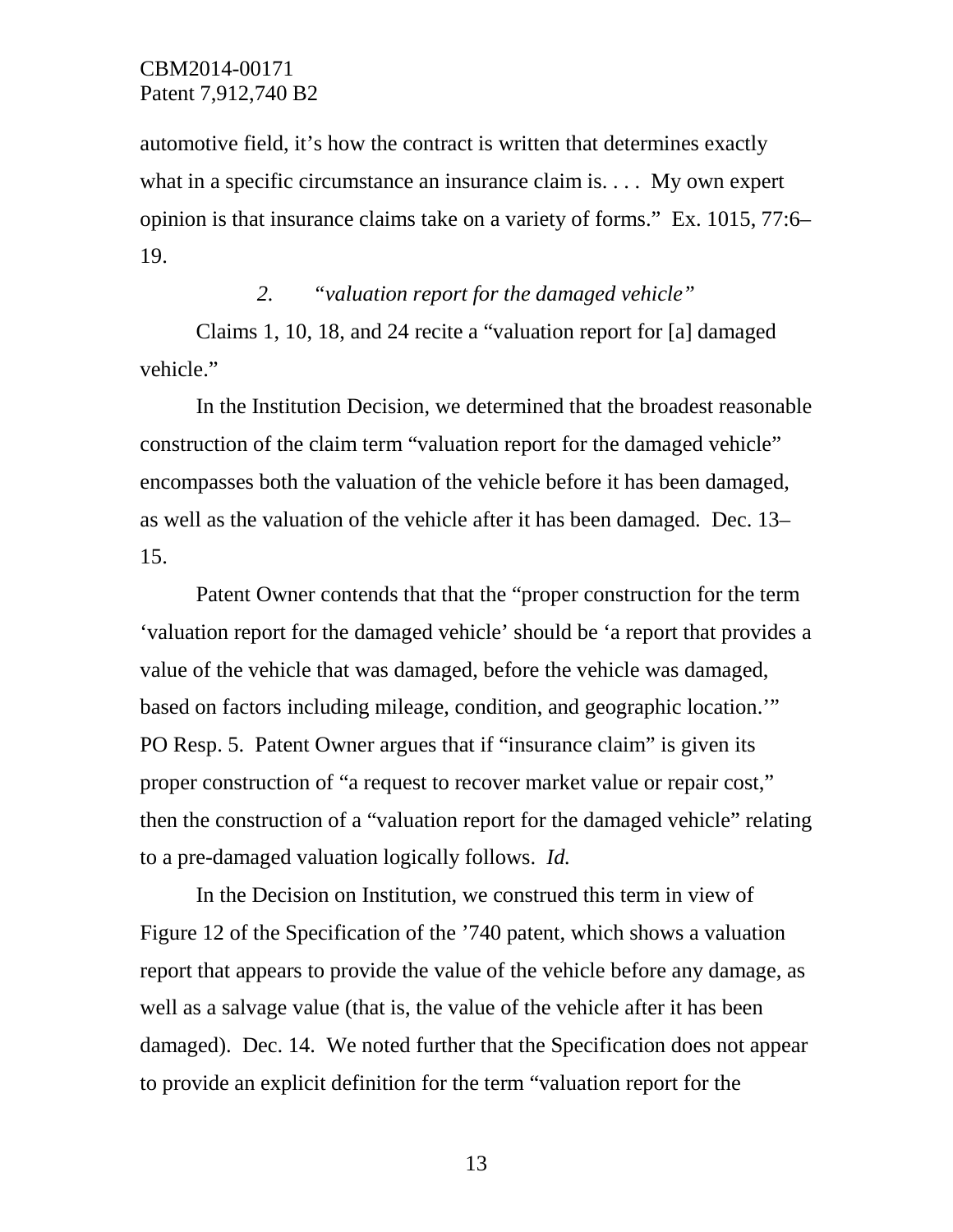damaged vehicle." *Id.* Patent Owner acknowledges that Figure 12 has a salvage field, but asserts that "there is no discussion in the specification about this field [and t]here is no disclosure of a process for calculating a salvage value." PO Resp. 6.

Notably, however, Patent Owner does not point us to any portion of the Specification that suggests we should limit the "valuation report for the damaged vehicle" to "a report that provides a value of the vehicle that was damaged, before the vehicle was damaged, based on factors including mileage, condition, and geographic location." And the claims themselves include the term "damaged vehicle," reciting "valuation report for the damaged vehicle." Thus, we see no reason to deviate from our construction of the claim term "valuation report for the damaged vehicle" in the Decision on Institution as encompassing both the valuation of the vehicle before it has been damaged, as well as the valuation of the vehicle after it has been damaged. Dec. 13–15.

#### *3. Other Claim Terms*

We determine that we need not interpret expressly other claim limitations for purposes of this decision. *See, e.g.*, *Wellman, Inc. v. Eastman Chem. Co.*, 642 F.3d 1355, 1361 (Fed. Cir. 2011) ("[C]laim terms need only be construed 'to the extent necessary to resolve the controversy.'") (internal citations omitted).

#### *B. Patentable Subject Matter Under 35 U.S.C § 101*

Petitioner asserts that claims 1–29 of the '740 patent are not directed to patent-eligible subject matter under 35 U.S.C. § 101. Pet. 14–20. In particular, Petitioner takes the position that the challenged claims are directed to an abstract idea, and no other component recited in the claims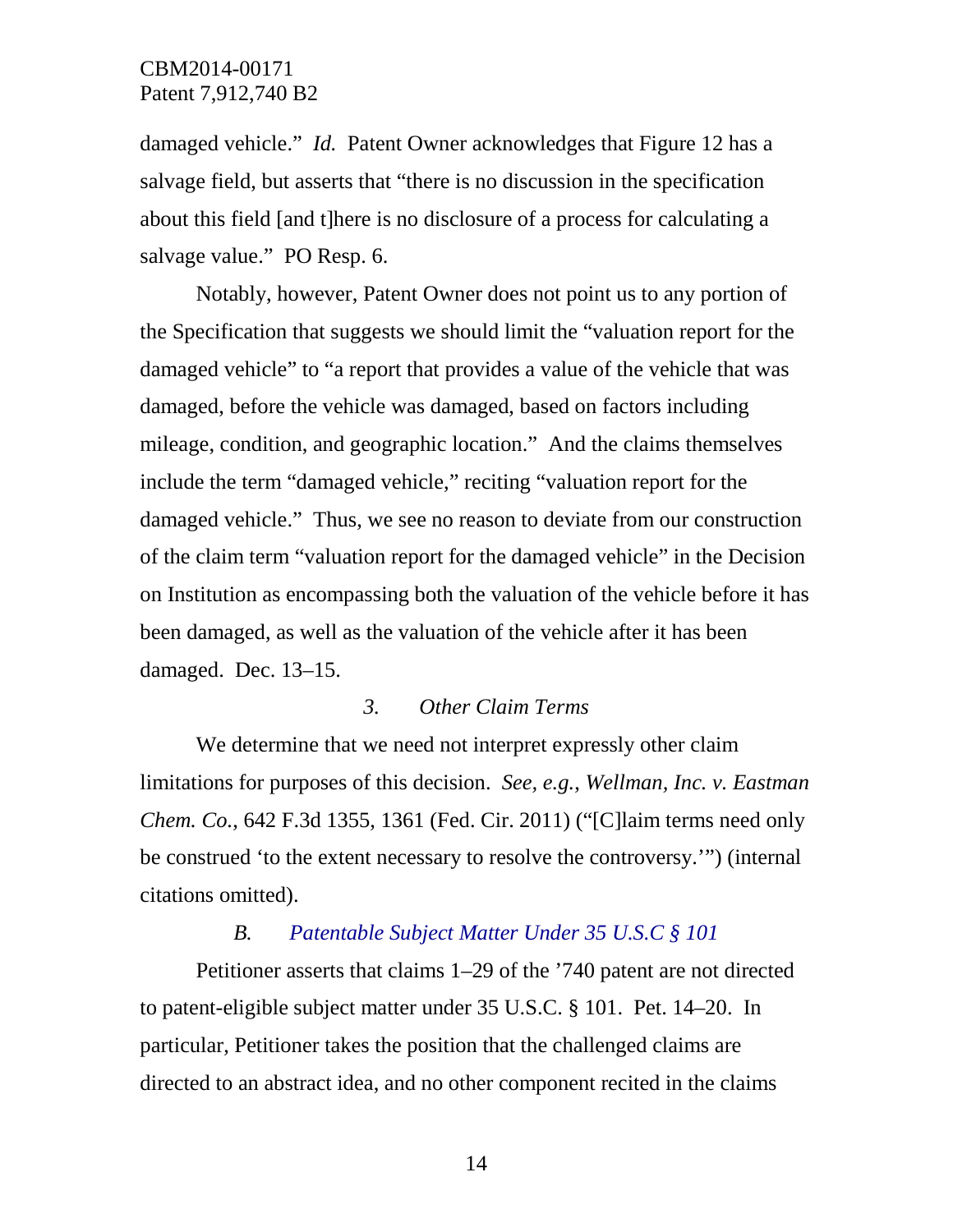transforms the patent-ineligible concept to a patent-eligible application of that concept. *Id*.

A patent may be obtained for "any new and useful process, machine, manufacture, or composition of matter, or any new and useful improvement thereof." 35 U.S.C. § 101. The Supreme Court has held that this provision contains an important implicit exception: laws of nature, natural phenomena, and abstract ideas are not patentable. *Alice Corp. Pty. Ltd. v. CLS Bank Int'l*, 134 S. Ct. 2347, 2354 (2014); *Gottschalk v. Benson*, 409 U.S. 63, 67 (1972). Moreover, "[p]henomena of nature, though just discovered, mental processes, and abstract intellectual concepts are not patentable, as they are the basic tools of scientific and technological work." *See Mayo Collaborative Servs. v. Prometheus Labs., Inc.*, 132 S. Ct. 1289, 1293–94 (2012) (internal quotations and citation omitted). Notwithstanding that a law of nature or an abstract idea by itself is not patentable, the practical application of these concepts may be deserving of patent protection. *Id.*

In *Alice*, the Supreme Court reaffirmed the framework set forth previously in *Mayo* "for distinguishing patents that claim laws of nature, natural phenomena, and abstract ideas from those that claim patent-eligible applications of those concepts." *Alice*, 134 S. Ct. at 2355. The first step in the analysis is to "determine whether the claims at issue are directed to one of those patent-ineligible concepts." *Id*. If the claims are directed to a patent-ineligible concept, the second step in the analysis is to consider the elements of the claims "individually and 'as an ordered combination'" to determine whether there are additional elements that "'transform the nature of the claim' into a patent-eligible application." *Id.* (quoting *Mayo*,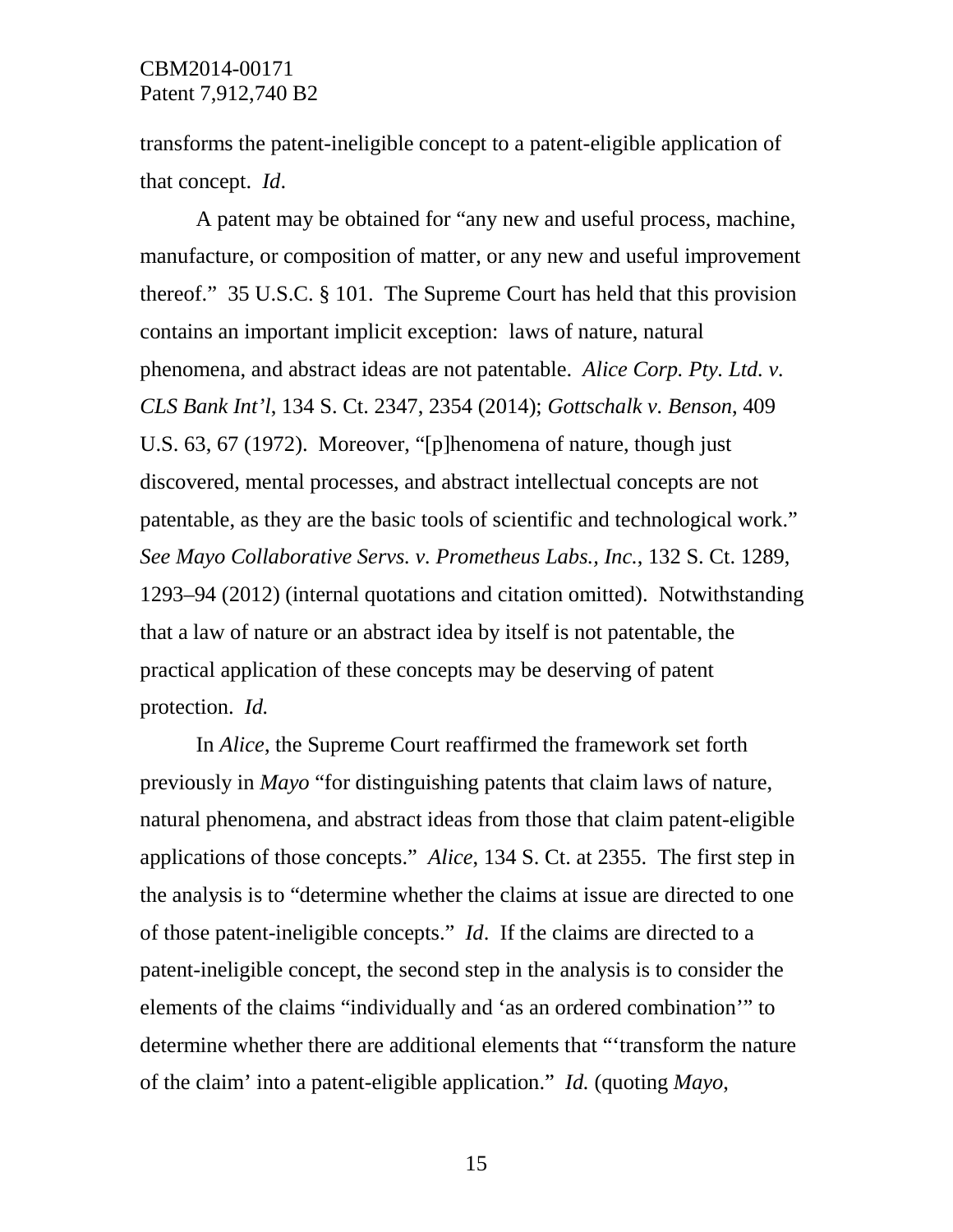132 S. Ct. at 1298, 1297). In other words, the second step is to "search for an 'inventive concept'—*i.e.*, an element or combination of elements that is 'sufficient to ensure that the patent in practice amounts to significantly more than a patent upon the [ineligible concept] itself.'" *Id.* (brackets in original) (quoting *Mayo*, 132 S. Ct. at 1294). For example, the prohibition against patenting abstract ideas "'cannot be circumvented by attempting to limit the use of the formula to a particular technological environment' or adding 'insignificant post-solution activity.'" *Bilski v. Kappos*, 130 S. Ct. 3218, 3230 (2010) (quoting *Diamond v. Diehr*, 450 U.S. 175, 191–92 (1981)).

#### *1. Are Claims 1–29 Directed to an Abstract Idea?*

As the first step of our analysis, we must determine whether the claims at issue are directed to a patent-ineligible concept, such as an abstract idea. *See Alice*, 134 S. Ct. at 2355.

Petitioner contends that claim 1 is directed to the abstract concept of "valuing a damaged vehicle based on information about that vehicle." Pet. 15. Specifically, Petitioner contends that "all that the claims do is collect information about a damaged vehicle and use that information to calculate the vehicle's value." *Id.* at 16. According to Petitioner, that is a "core insurance practice that has been carried out by claims adjusters for ages," and could also be practiced in the mind, or by using pen and paper. *Id.* 

Upon review of Petitioner's arguments and supporting evidence, as well as considering the arguments and evidence of Patent Owner, we determine that the claims at issue here are directed to an abstract idea. The Supreme Court held that the claims in *Alice* were drawn to the abstract idea of intermediated settlement. *Alice*, 134 S. Ct. at 2358. *Alice* involved "a method of exchanging financial obligations between two parties using a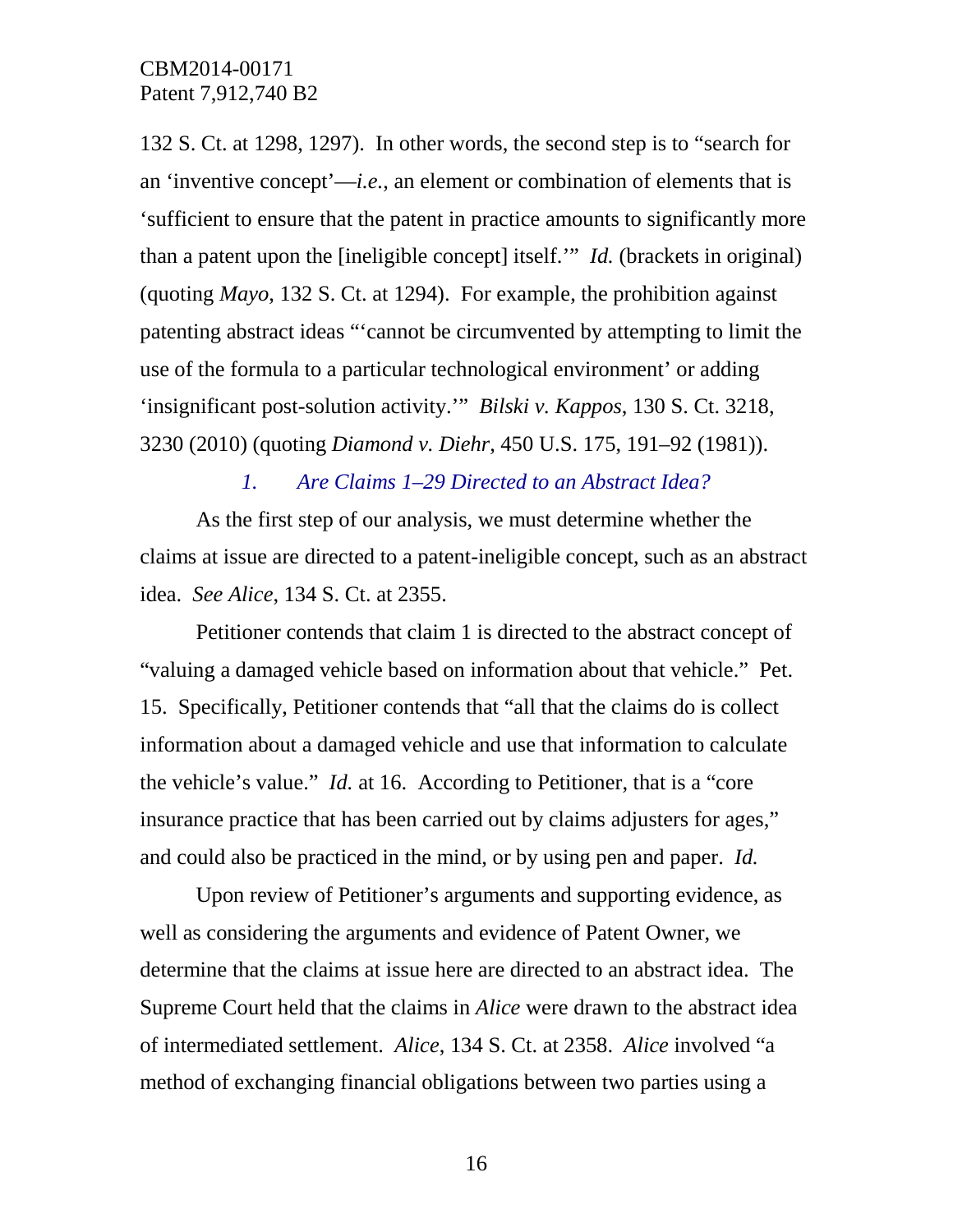third-party intermediary to mitigate settlement risk." *Id.* at 2356. Like the method of hedging risk in *Bilski*, 130 S. Ct. at 3240—which the Court deemed "a method of organizing human activity"—*Alice's* "concept of intermediated settlement" was held to be "a fundamental economic practice long prevalent in our system of commerce." *Alice*, 134 S. Ct. at 2356.

Similarly, the Court found that "[t]he use of a third-party intermediary . . . is also a building block of the modern economy." *Id*. Thus, the Court held that "intermediated settlement . . . is an 'abstract idea' beyond the scope of § 101." *Id.* With respect to the first step of the patenteligible analysis under the *Mayo* framework, the Court concluded that in *Alice* that "there is no meaningful distinction between the concept of risk hedging in *Bilski* and the concept of intermediated settlement" in *Alice* and that "[b]oth are squarely within the realm of 'abstract ideas' as we have used that term." *Id.* at 2357.

Here, we observe that each challenged claim is directed to the fundamental concept of providing a vehicle valuation using information about the vehicle. Patent Owner contends that, unlike the claims in *Parker v. Flook*, 437 U.S. 584 (1978), the claims at issue in the instant proceeding are not drawn to an algorithm. PO Resp. 13–14. When the claims are analyzed as a whole, as urged by Patent Owner (*id.* at 10), however, the claims recite nothing more than the collection of information to generate a valuation report for a damaged vehicle. Moreover, all the steps could be performed without the use of a computer. Specifically, the steps and calculations covered by the claims essentially require determining the value of a damaged vehicle by entering data related to an insurance claim, such as mileage and vehicle condition, and processing the data to generate a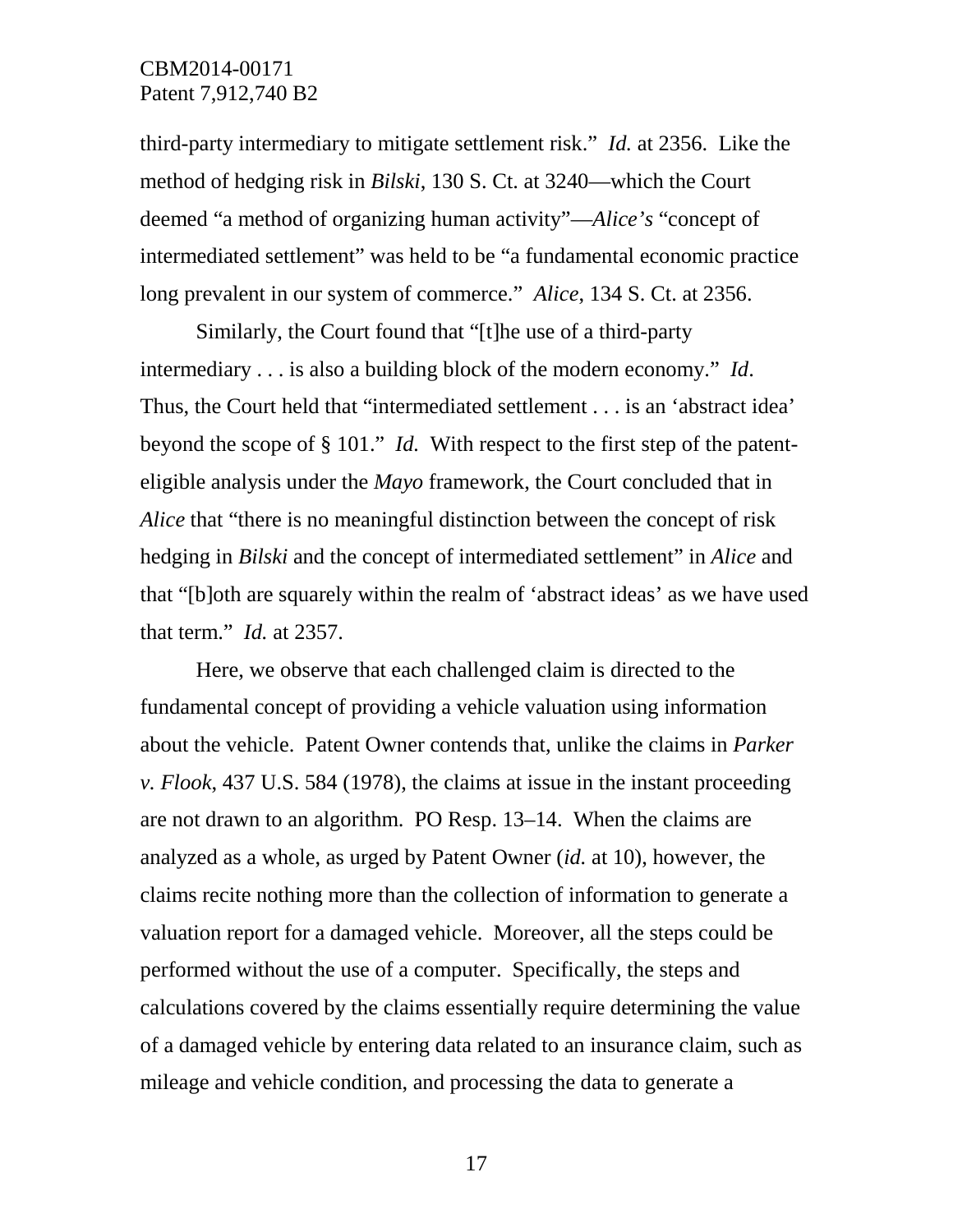valuation report for the damaged vehicle; a calculation that can be performed by the human mind, or with the aid of pencil and paper. *See, e.g., Mortgage Grader, Inc. v. First Choice Loan Servs. Inc.*, No*.* 2015-1415, 2016 WL 362415, at \*7 (Fed. Cir. Jan. 20, 2016) (noting that the steps of the claims could be performed by a human without the use of a computer in concluding that the claims at issue were drawn to an abstract idea).

The fact that the claims at issue are not *per se* drawn to an algorithm does not insulate them from being found an abstract idea. The claims in *Alice* were drawn to "a computer-implemented scheme for mitigating 'settlement risk' . . . by using a third-party intermediary." *Alice*, 134 S. Ct. at 2351–52. The claims at issue in *Mortgage Grader* were drawn to a computer-implemented system that allowed borrowers to shop anonymously for loan packages from a plurality of lenders. *Mortgage Grader*, 2016 WL 362415, at \*1. Thus, the fact that the claims in those cases were not specifically drawn to an algorithm did not prevent them from being drawn to an abstract idea.

We are persuaded that, similar to the concept of intermediated settlement in *Alice*, the concept of risk hedging in *Bilski*, and the concept of shopping anonymously for loan packages in *Mortgage Grader*, the concept at issue here—obtaining a vehicle valuation report for a damaged vehicle is "a fundamental economic practice long prevalent in our system of commerce," and "squarely within the realm of 'abstract ideas.'" *Alice*, 134 S. Ct. at 2356–57; *Bilski*, 130 S. Ct. 3231. Accordingly, we determine that Petitioner has demonstrated that the challenged claims are directed to a patent-ineligible abstract idea.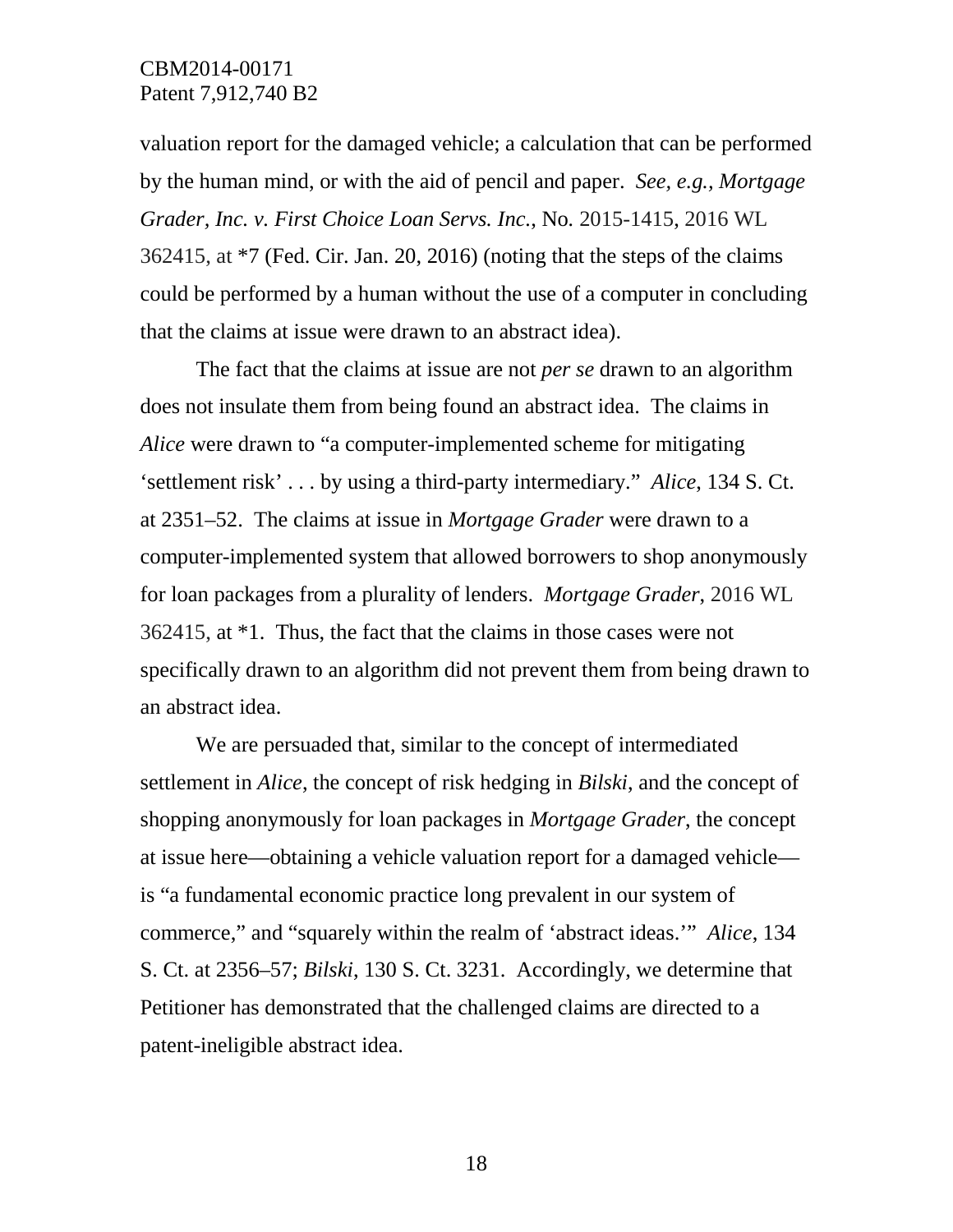## *2. Additional Transformative Elements*

Turning to the second step in the analysis, we look for additional elements that can transform the nature of the claim into a patent-eligible application of an abstract idea, that is, whether the claims do significantly more than simply describe that abstract idea. *Ultramercial, Inc. v. Hulu*, *LLC*, 772 F.3d 709, 715 (Fed. Cir. 2014) (citing *Mayo*, 132 S. Ct. at 1297). We determine whether the claims include an "inventive concept," i.e., an element or combination of elements sufficient to ensure that the patent in practice amounts to significantly more than a patent on the abstract idea itself. *Alice*, 134 S. Ct. at 2357. The relevant inquiry here is whether "additional substantive limitations . . . narrow, confine, or otherwise tie down the claim so that, in practical terms, it does not cover the full abstract idea itself." *Accenture Global Servs., GbmH v. Guidewire Software, Inc.*, 728 F.3d 1336, 1344–45 (Fed. Cir. 2013) (internal quotations and citations omitted). The Supreme Court in *Alice* cautioned that merely limiting the use of an abstract idea "to a particular technological environment" or implementing the abstract idea on a "wholly generic computer" is not sufficient as an additional feature to provide "practical assurance that the process is more than a drafting effort designed to monopolize the [abstract idea] itself." *Alice*, 134 S. Ct. at 2358 (internal quotations and citations omitted).

Petitioner contends that "the claims lack any form of an inventive concept because they merely employ conventional and generic components, such as a client computer, web pages, and a web server, to collect insurance data and value a vehicle." Pet. 17 (citing Ex. 1009 ¶¶ 25–26). According to Petitioner, the elements added by the claims do not add any meaningful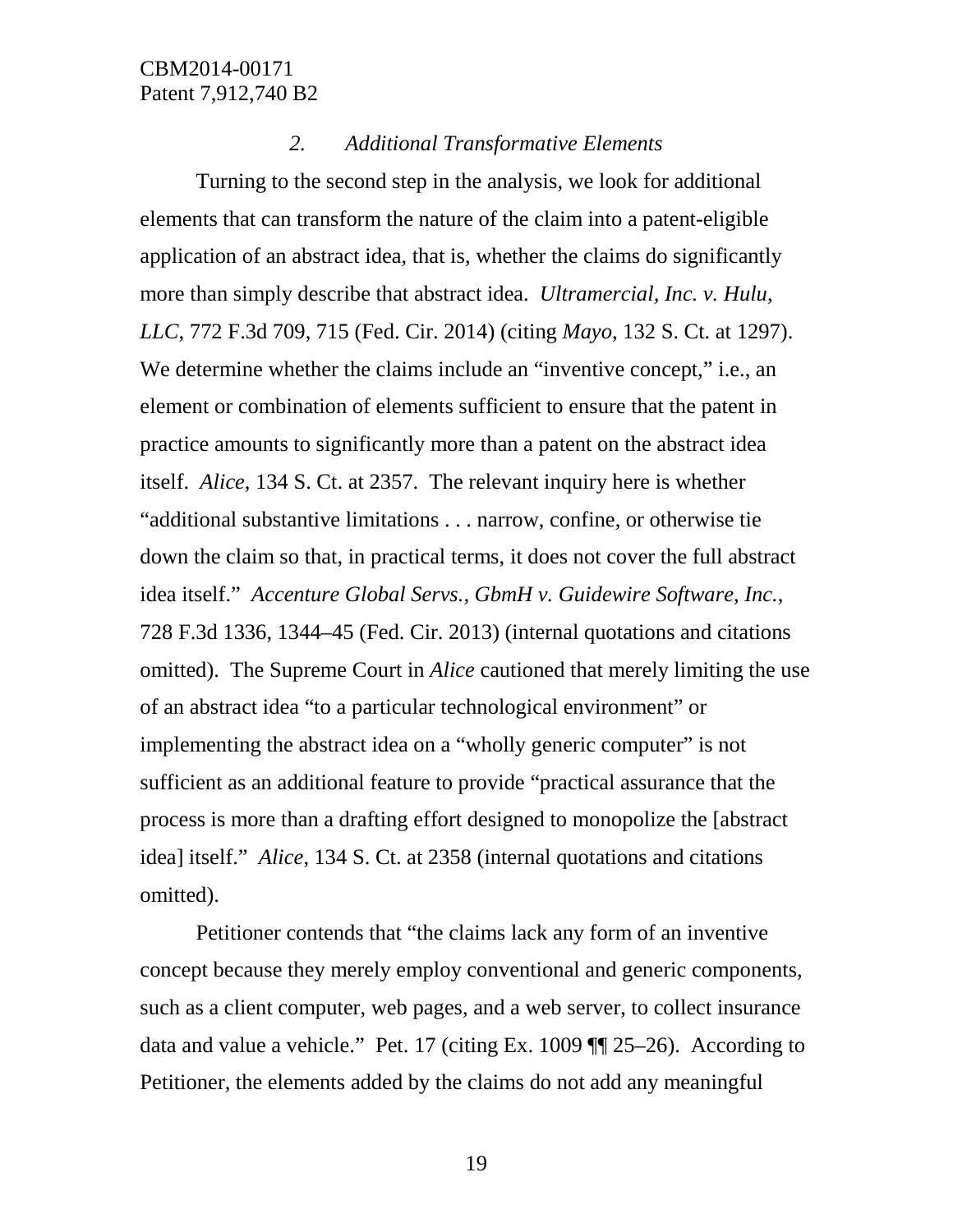limitation to the abstract idea of valuing a damaged vehicle based on information regarding that vehicle. *Id.* In other words, Petitioner's position is that the claimed methods and systems for providing a vehicle valuation are nothing more than a generic computer programmed to perform the steps of the abstract concept.

We agree with Petitioner's analysis that the claims do not add additional substantive limitations that transform their nature into a patenteligible application of an abstract idea. The only technological features recited in the claims at issue in this proceeding are generic computer implementation systems performing generic computer functions. As acknowledged by Patent Owner's expert, the claims do not improve the function of the computer, they do not solve a problem unique to the internet, nor are they tied to a particular machine or apparatus. Ex. 1015, 223:4–20; 231:9–232:1. Simply utilizing a generic computer system to generate a vehicle valuation report is not enough to transform a patent-ineligible claim into a patent-eligible invention. *See Bancorp Servs. LLC v. Sun Life Assurance Co. of Canada*, 687 F.3d 1266, 1279 (Fed. Cir. 2012) (finding a claim not patent-eligible when "the computer simply performs more efficiently what could otherwise be accomplished manually"); *SiRF Tech., Inc. v. Int'l Trade Comm'n*, 601 F.3d 1319, 1333 (Fed. Cir. 2010) ("In order for the addition of a machine to impose a meaningful limit on the scope of a claim, it must play a significant part in permitting the claimed method to be performed, rather than function solely as an obvious mechanism for permitting a solution to be achieved more quickly").

Nearly every computer has the capability of performing basic calculation, storage, and transmission functions. *See Alice*, 134 S. Ct. at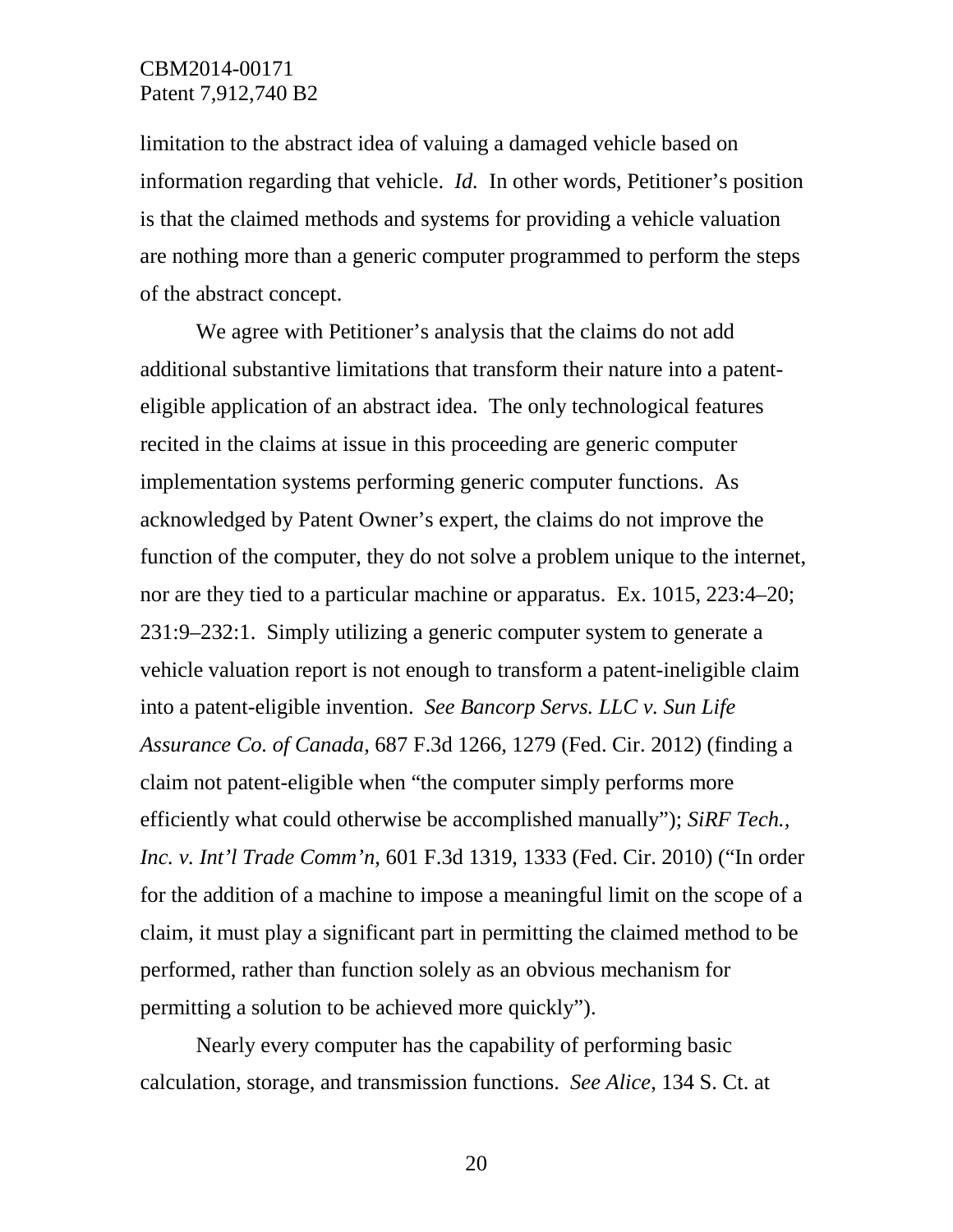2360. At most, the computer implementation involved in the claims at issue here is an attempt to limit use of the abstract concept to a particular technological environment. Claims that simply instruct the practitioner to implement the abstract idea with routine, conventional activity do not transform an abstract idea into patent eligible subject matter. *Ultramercial*, 772 F.3d at 716. The claims simply instruct the practitioner to use the internet to obtain a vehicle valuation, without reciting further unconventional features of that system.

Patent Owner contends that the claims as construed, when considered as a whole, "do not pre-empt the concept of obtaining a valuation report," because the valuation report could be provided by fax or by mail, without using the claimed method and systems. PO Resp. 11. In addition, Patent Owner argues that the Decision on Institution states that the challenged claims "simply instruct a practitioner to implement the abstract idea with routine, conventional activity," without providing guidance as to which limitations were conventional or known. *Id.* at 14.

Patent Owner's arguments, however, support our conclusion that the claims are patent-ineligible. The claims merely take a known method of providing a valuation of a damaged vehicle, and add the concept of transmitting that report over the internet. *See, e.g.*, Ex. 1008 1:54–57 (providing a "BRIEF SUMMARY OF THE INVENTION" as "[a] method and system for entering data relating to an insurance claim for a damaged vehicle and transmitting a valuation report for the damaged vehicle through the world wide web"). The fact that the valuation report could be sent by fax or mail does not save the claims from being patent-ineligible, because, as noted above, simply utilizing a generic computer system to generate a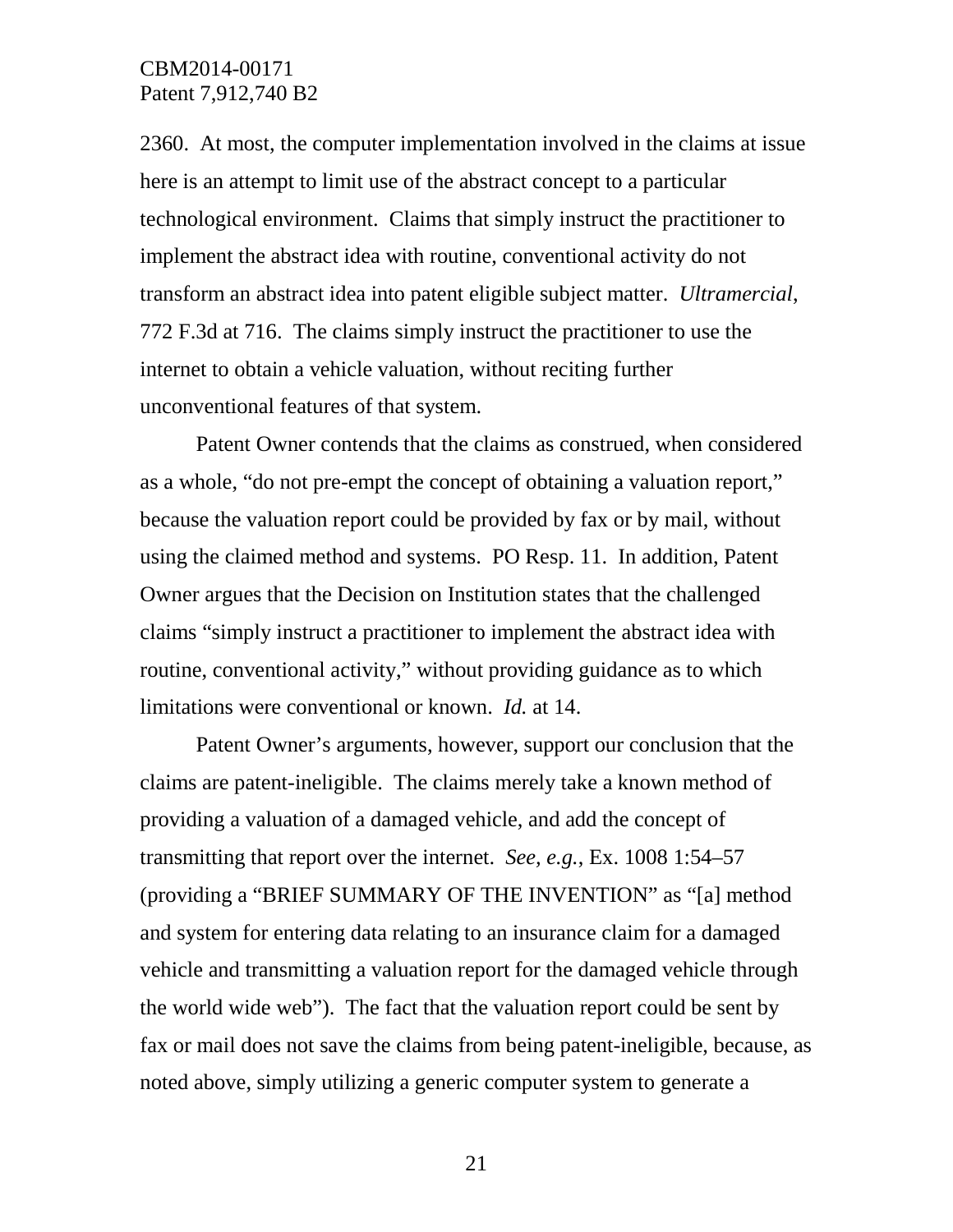vehicle valuation report is not enough to transform a patent-ineligible abstract idea into a patent-eligible invention.

As to Patent Owner's argument that we did not provide guidance in our Decision on Institution as to which limitations were "conventional" or "known," as acknowledged by the Specification of the '740 patent, it was routine practice in the insurance industry to provide a vehicle valuation report for a damaged vehicle. As provided by "BACKGROUND OF THE INVENTION" in the '740 patent, when a vehicle is damaged, a claims adjuster inspects the vehicle, determines the cost to repair the vehicle, and enters the repair cost and other information into an estimate report. *Id.* at 1:12–22. The report may be then sent to the home office for approval. *Id.* at 1:22–23. As acknowledged by the '740 patent, software products that improved the efficiency of that process were also known. *Id.* at 1:24–47. Thus, the '740 patent itself is evidence that the claim limitations of obtaining data related to an insurance claim and providing a valuation report for a damaged vehicle were known and conventional.

In the context of patent-eligible subject matter, we discern no meaningful distinction between independent claim 1, a method claim, and independent claims 10, 18, and 24, drawn to a system, server, and a computer program storage medium, respectively, as those claims simply recite the same functions as the process steps of claim 1. We have also reviewed the dependent claims, and, for similar reasons as discussed above, we determine that those claims do not add any limitations that would transform the claim into patent-eligible subject matter. Moreover, Patent Owner does not point to any specific limitation in any of the dependent claims that would change the patent-eligibility analysis.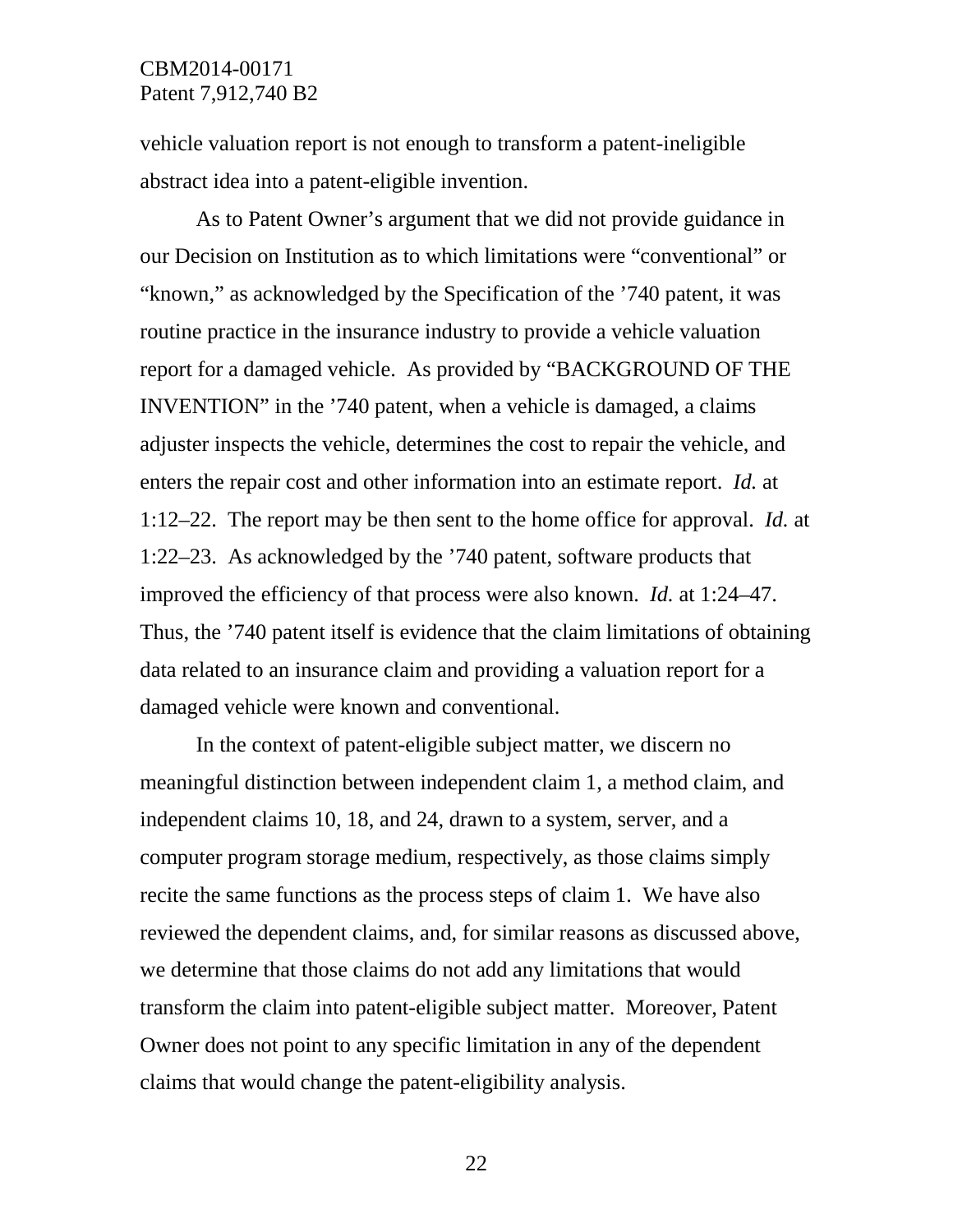In view of the foregoing, we determine that Petitioner has shown by a preponderance of the evidence that claims 1–29 are directed to patentineligible subject matter under 35 U.S.C. § 101.

## *C. Anticipation/Obviousness over Reimel (Ex. 1010)*

Petitioner asserts that claims 1–29 are unpatentable as anticipated or rendered obvious by Reimel. Pet. 20–74. Petitioner relies on the Declaration of Mr. Bill Kuebler. Ex. 1009. Patent Owner disagrees with Petitioner's assertions. PO Resp. 6–10. We determine that Petitioner has established by a preponderance of the evidence that claims 1–29 are anticipated by, or rendered obvious by, Reimel.

## *1. Reimel (Ex. 1010)*

Reimel discloses "an on-line vehicle appraisal system for appraising a value of a vehicle." Ex. 1010, 4:8–9. The system may include

a web server connected to a data network accessible by a customer, a database containing vehicle data for a plurality of vehicles and that is accessible by the customer via the web server, a web page memory that stores web pages for presentation to the customer by the web server in a predetermined sequence, and a processor that calculates the value of the vehicle. The presented web pages elicit information from the customer including at least the condition of a plurality of features of the vehicle, and this vehicle condition information as well as data stored in the database is used by the processor to calculate the value of the vehicle. The processor uses an objective vehicle valuation algorithm that, among other things, accounts for the differential effects of multiple flaws in the vehicle. Preferably, the web server further presents a printable certificate to the customer listing the calculated value of the vehicle and the vehicle data and vehicle condition information for the vehicle, where the vehicle data includes a vehicle identification number (VIN) for each vehicle and a listing of the year, make, model, and manufacturer options for each vehicle.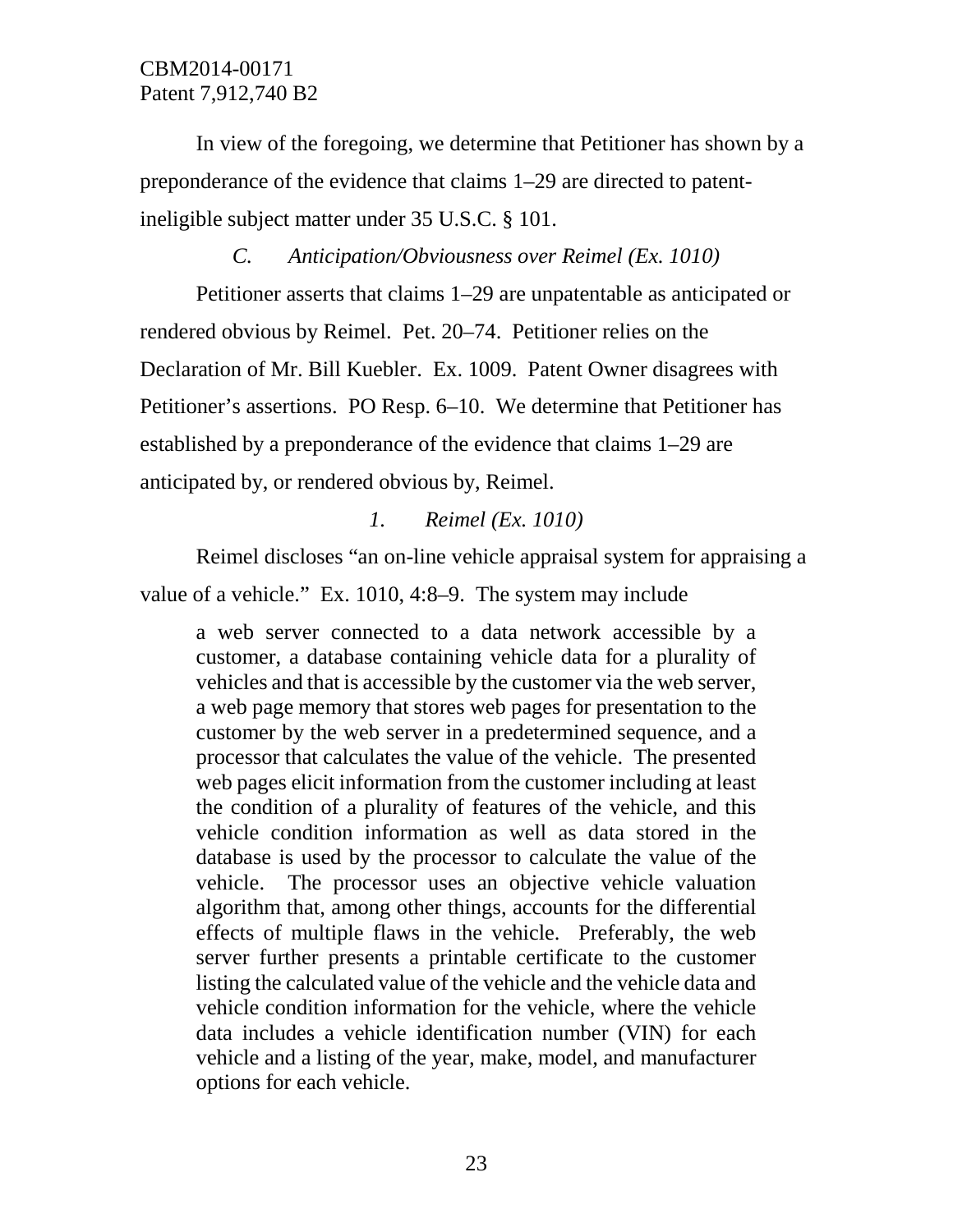*Id.* at 4:9–22.

Figure 1 of Reimel is reproduced below:



Figure 1, reproduced above, is a generalized diagram of the web-based system for obtaining an appraisal, that is, a vehicle valuation, as taught by Reimel. *Id.* at 7:8. Web server 10 serves web pages that are stored in memory 20, which may be part of web server 10. *Id.* at 8:24–26. Vehicle database 30 contains comprehensive information about vehicles of all makes, models, years, and body styles, and may be accessed using a vehicle identification number ("VIN") or other vehicle characteristics. *Id.* at 8:25– 29. Vehicle value processor 40 calculates the value of the vehicle, and may take into account repair values for multiple flaws and defects. *Id.* at 8:31– 9:2.

Potential customers for the database may include insurance companies. *Id.* at 8:20–25. As taught by Reimel, "[i]nsurance companies may use the present invention to evaluate crashed vehicles as well as the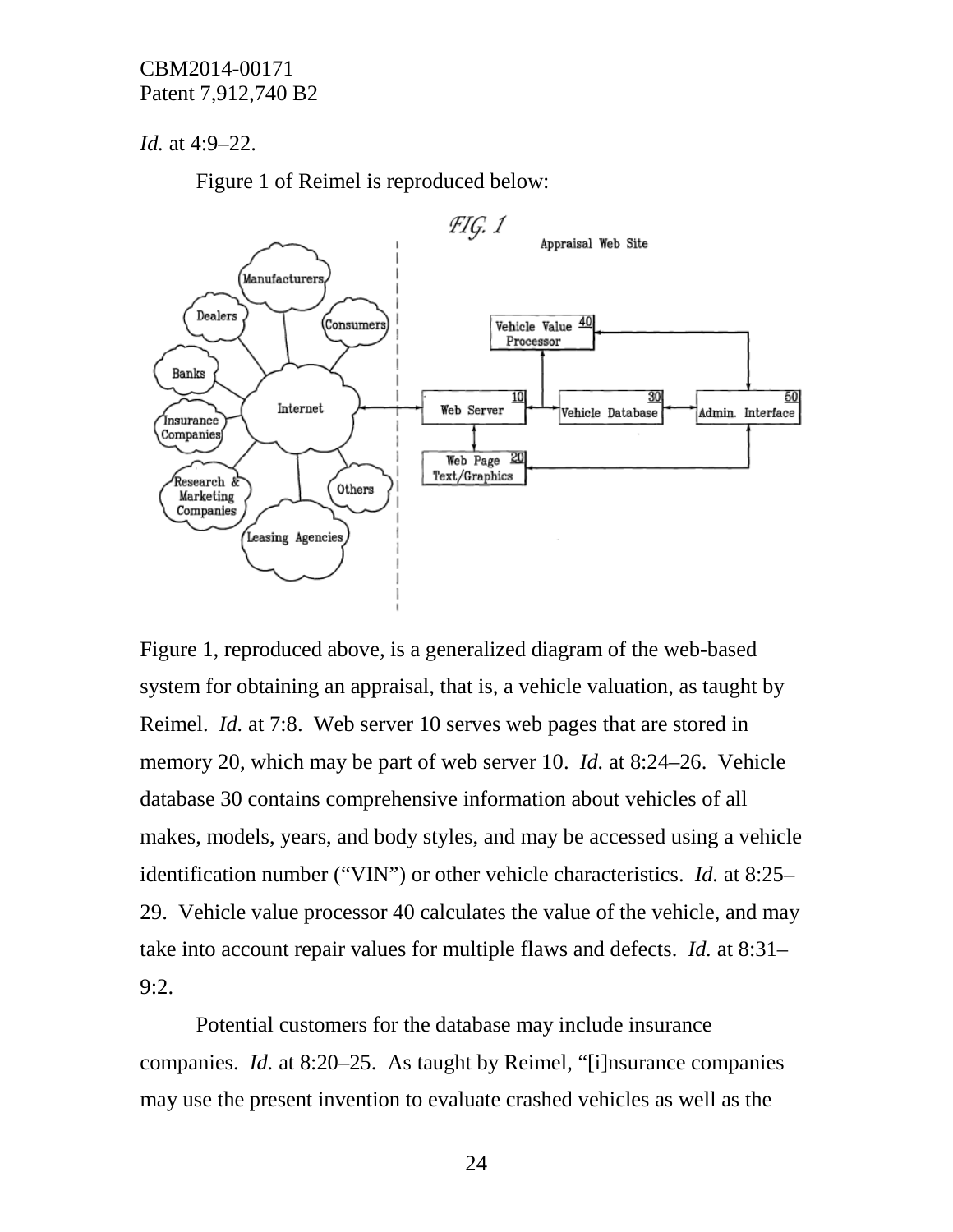damage to stolen vehicles . . . provid[ing] a neutral objective standard for assessment of such vehicles by insurance adjusters." *Id.* at 10:13–15.

Figures 24 and 25 of Reimel show a valuation report. The report takes into account mileage, year, region, and options. In addition, the report separately lists adjustments based on exterior and interior damage.

#### *2. Analysis*

In order for a prior art reference to serve as an anticipatory reference, it must disclose every limitation of the claimed invention, either explicitly or inherently. *In re Schreiber*, 128 F.3d 1473, 1477 (Fed. Cir. 1997). We must analyze prior art references as a skilled artisan would. *See Scripps Clinic & Res. Found. v. Genentech, Inc.*, 927 F.2d 1565, 1576 (Fed. Cir. 1991), *overruled on other grounds by Abbott Labs. v. Sandoz, Inc.*, 566 F.3d 1282 (Fed. Cir. 2009) (stating that to anticipate, "[t]here must be no difference between the claimed invention and the reference disclosure, as viewed by a person of ordinary skill in the field of the invention").

A claim is unpatentable under 35 U.S.C. § 103(a) if the differences between the subject matter sought to be patented and the prior art are such that the subject matter as a whole would have been obvious at the time the invention was made to a person having ordinary skill in the art to which said subject matter pertains. *KSR Int'l Co. v. Teleflex Inc.*, 550 U.S. 398, 406 (2007). The question of obviousness is resolved on the basis of underlying factual determinations including: (1) the scope and content of the prior art; (2) any differences between the claimed subject matter and the prior art; (3) the level of ordinary skill in the art; and (4) objective evidence of nonobviousness. *Graham v. John Deere Co.*, 383 U.S. 1, 17–18 (1966). The level of ordinary skill in the art usually is evidenced by the references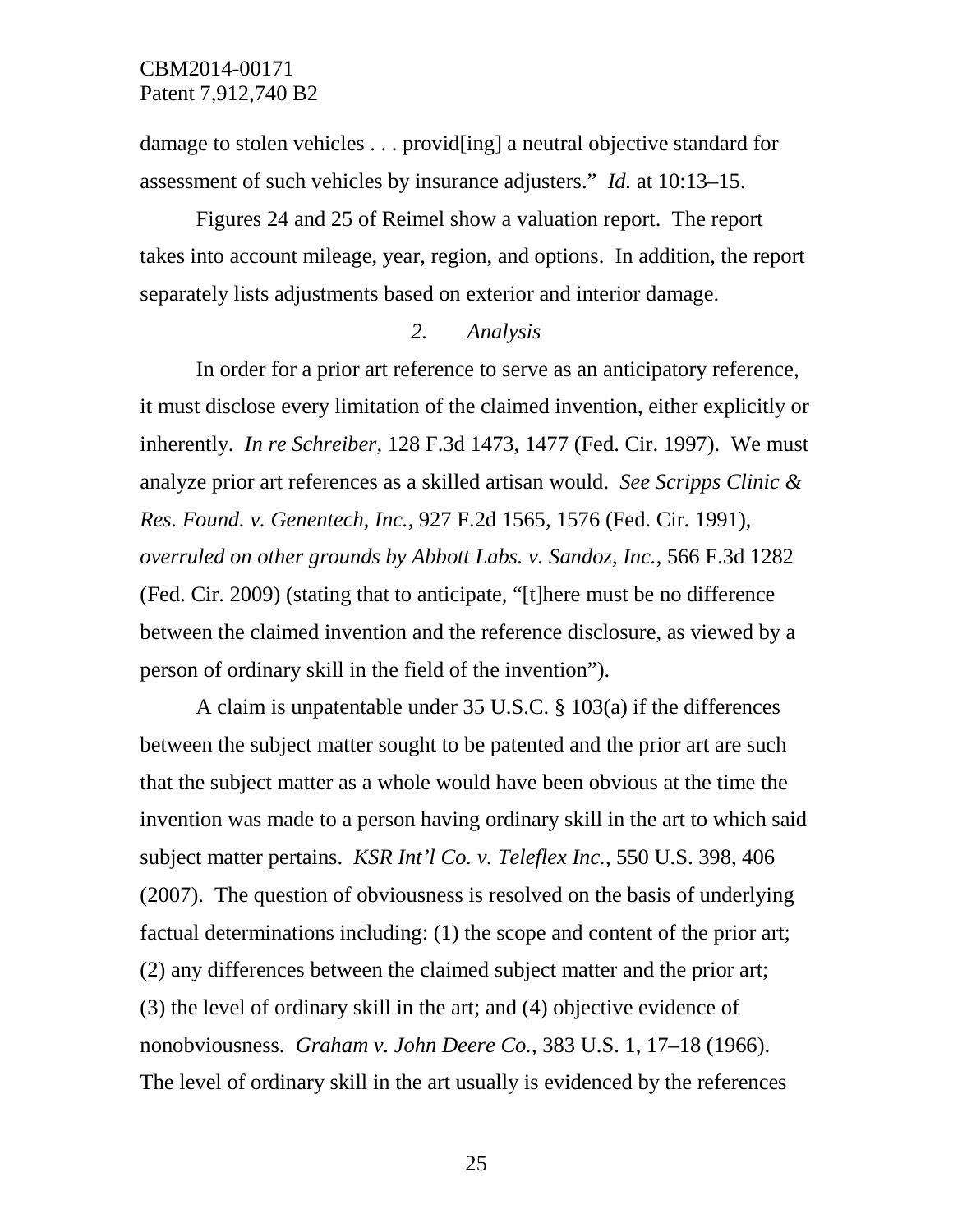themselves. *See Okajima v. Bourdeau*, 261 F.3d 1350, 1355 (Fed. Cir. 2001); *In re GPAC Inc.*, 57 F.3d 1573, 1579 (Fed. Cir. 1995); *In re Oelrich*, 579 F.2d 86, 91 (CCPA 1978).

Prior art references must be "considered together with the knowledge of one of ordinary skill in the pertinent art." *In re Paulsen*, 30 F.3d at 1480 (quoting *In re Samour*, 571 F.2d 559, 562 (CCPA 1978)). Moreover, "it is proper to take into account not only specific teachings of the reference but also the inferences which one skilled in the art would reasonably be expected to draw therefrom." *In re Preda*, 401 F.2d 825, 826 (CCPA 1968). That is because an obviousness analysis "need not seek out precise teachings directed to the specific subject matter of the challenged claim, for a court can take account of the inferences and creative steps that a person of ordinary skill in the art would employ." *KSR*, 550 U.S. at 418; *see In re Translogic*, 504 F.3d. at 1259.

Petitioner contends that Reimel evidences that the challenged claims are not novel—that is, that there was nothing novel at the time of invention about using a web-based database to generate a valuation report for a damaged vehicle. Pet. 20. According to Petitioner, Reimel discloses a webbased vehicle valuation site and associated business method, which allows the user to obtain an on-line appraisal of a vehicle and assess a cash value. *Id.* at 21.

In particular, Petitioner notes that Reimel teaches that the user may enter data specifying accident damage. *Id.* at 24. Petitioner contends that a user could obtain both pre- and post-accident valuation of the vehicle by simply omitting information about the damage sustained during the accident.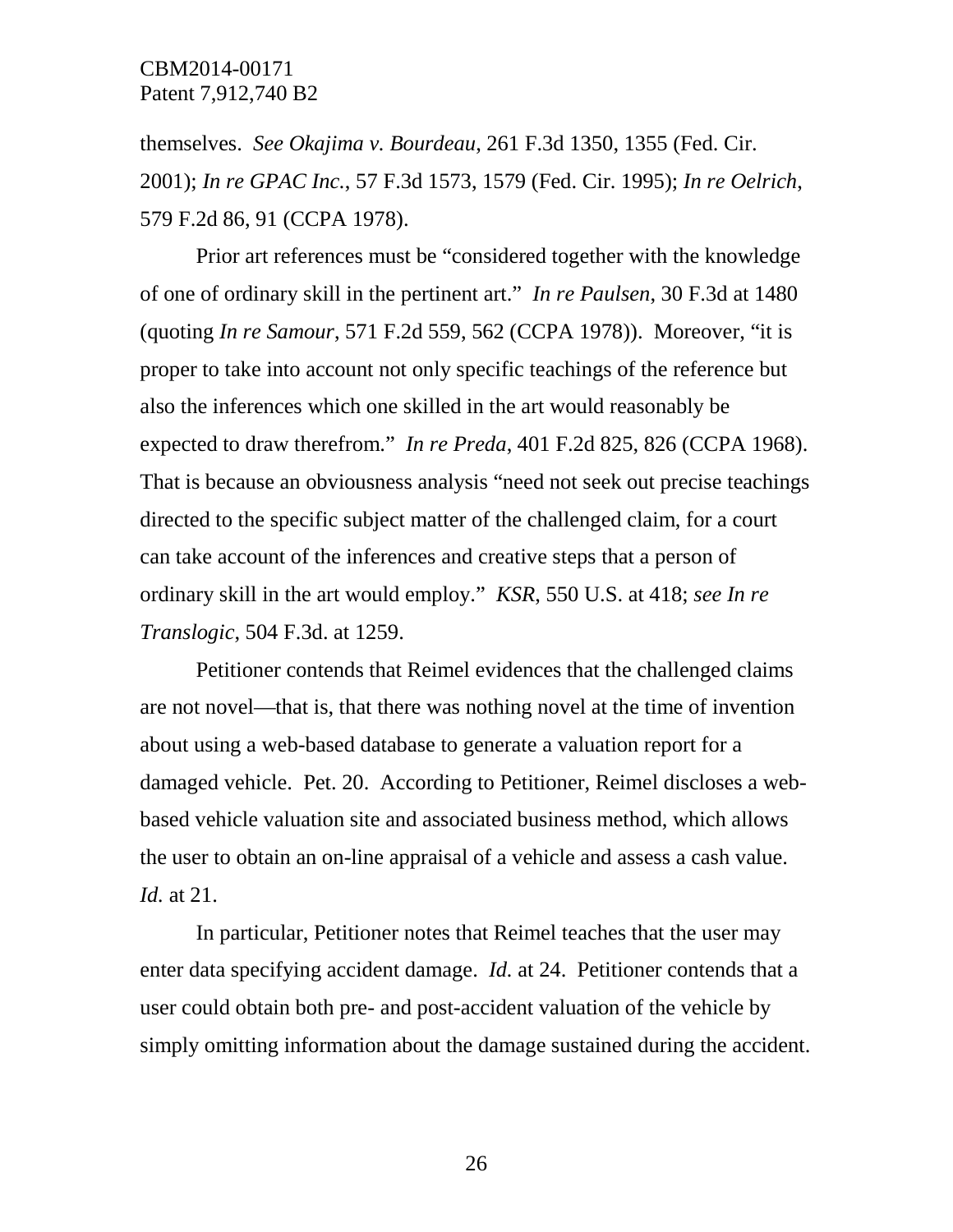*Id.* at 25–26 n.11. Petitioner presents a claim chart demonstrating where each limitation of the challenged claims is taught by Reimel. *Id.* at 27–72.

Petitioner contends further that to the extent that Reimel does not anticipate the challenged claims, it would have been obvious to modify Reimel to arrive at the challenged claims. *Id.* at 73.

We agree with Petitioner's analysis, and determine that Petitioner has established by a preponderance of the evidence that Reimel anticipates the challenged claims, as well as renders obvious the challenged claims. We have carefully considered Patent Owner's arguments to the contrary, but they do not convince us otherwise.

As to the anticipation challenge, Patent Owner contends that, if the claim term "valuation report for the damaged vehicle" is construed as "a report that provides a value of the vehicle that was damaged, before the vehicle was damaged, based on factors including mileage, condition, and geographic location," Reimel cannot anticipate the challenged claims. PO Resp. 7–8. In particular, Patent Owner argues that "Reimel does not explicitly, or inherently, disclose providing a market value for a damaged vehicle before the vehicle was damaged." *Id*. That argument is not convincing, because as discussed above, we decline to construe the claim term "valuation report for the damaged vehicle" as "a report that provides a value of the vehicle that was damaged, before the vehicle was damaged, based on factors including mileage, condition, and geographic location." Thus, Reimel anticipates the challenged claims to the extent they are construed as providing a valuation report for a damaged vehicle for the value of the vehicle after the damage was sustained.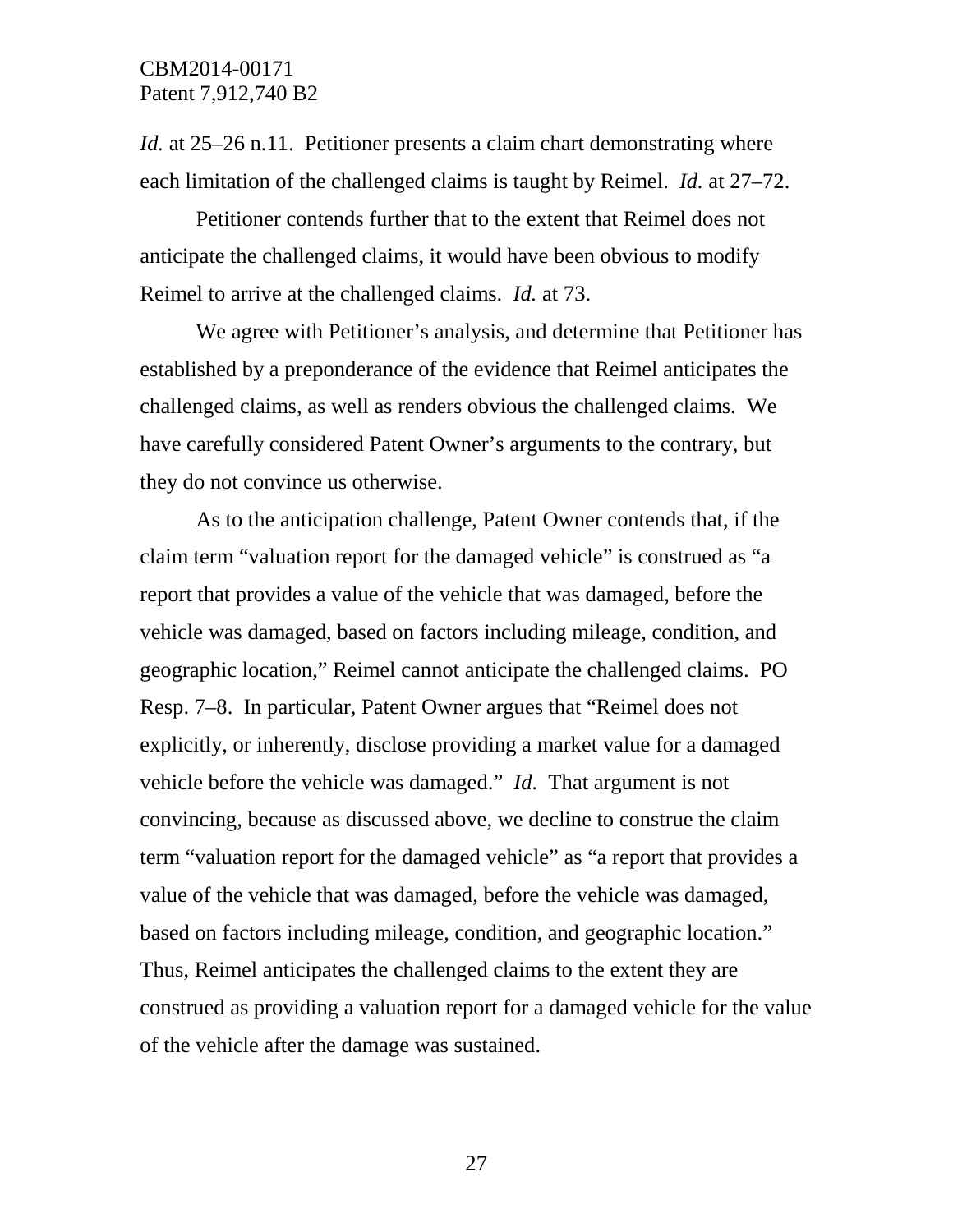Patent Owner contends further that "Reimel does not disclose providing web pages that allow for entry of data related to an insurance claim that request recover[y] of the market value of the vehicle cost or repair cost as required by the claims." *Id.* at 7. According to Patent Owner, the only portion of Reimel that relates to use by an insurance company is the following:

Insurance companies may use the present invention to evaluate crashed vehicles as well as the damage to stolen vehicles. The present invention will provide a neutral objective standard for assessment of such vehicles by insurance adjusters.

*Id.* (quoting Ex. 1010, 10:13–15). According to Patent Owner, that passage "lacks any disclosure, explicit or inherent, regarding a web page that relates to an insurance claim to request a recovery of market value or repair cost of a damaged vehicle." *Id.* (citing Ex. 2006 ¶ 39).

That argument by Patent Owner is again not convincing. Claim 1 requires the step of "entering data relating to the insurance claim." Similarly, the system of claim 10, the server of claim 18, and the computer program storage medium of claim 24 require "web pages [that] allow for receipt of data relating to an insurance claim." As construed above, data relating to an insurance claim encompasses any data that would be used in making an insurance claim, which encompasses the various characteristics of the vehicle to be valued disclosed by Reimel. We reiterate that there is nothing in the Specification of the '740 patent that limits the claimed method, system, server, or computer program storage medium to determining a pre-damaged valuation of the vehicle. That is, determining the value of a damaged vehicle as required by the independent claims, as construed above, encompasses determining the value of the vehicle in either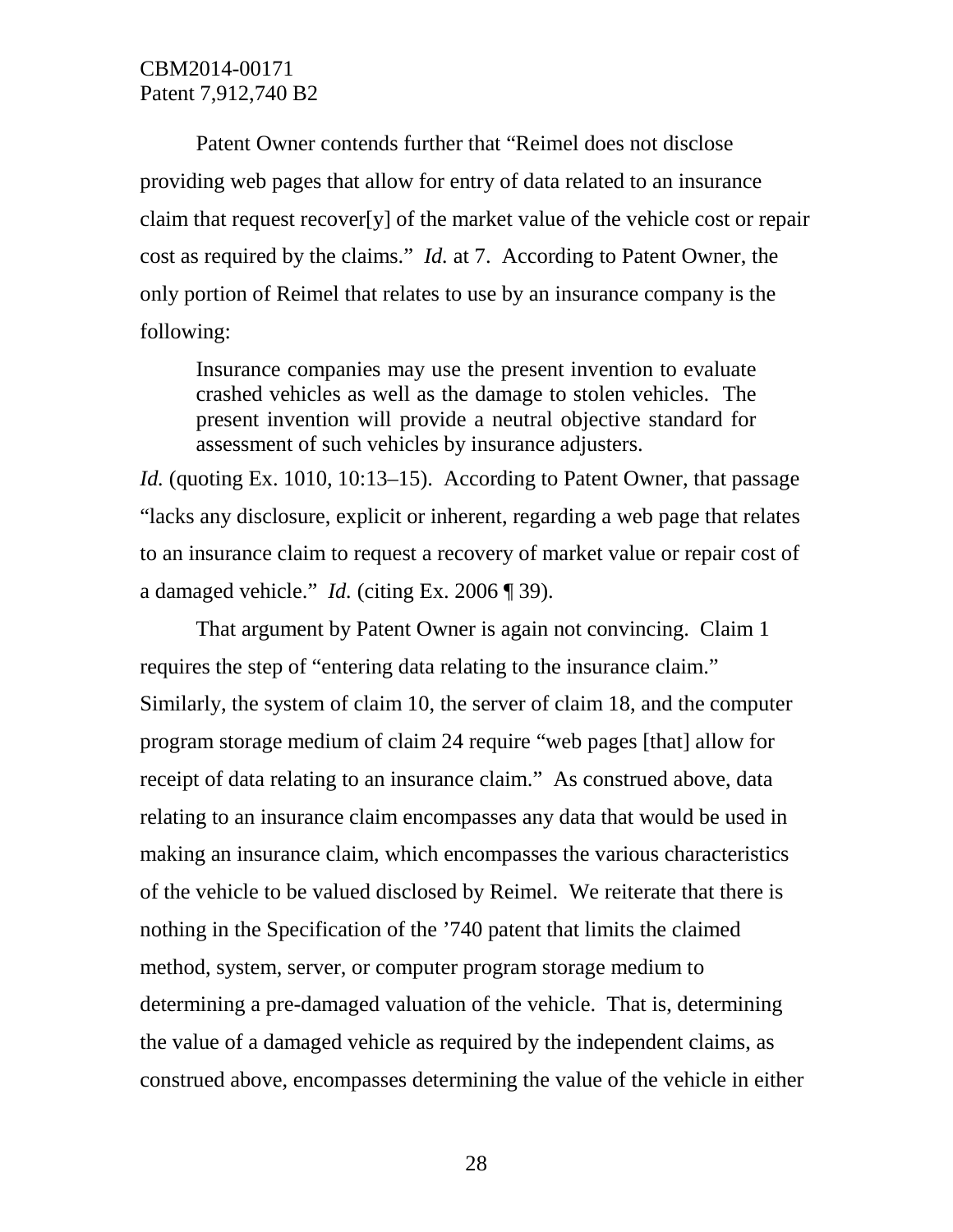its pre- or post-damaged condition. As Reimel discloses a method and system that could be used to provide a valuation report for a damaged vehicle, that is, a vehicle after it has been damaged, it anticipates the claims.

To the extent that the claims are construed as being drawn to obtaining a valuation report for the pre-damaged value of the damaged vehicle, we agree with Petitioner (Pet. 25–26 n.11, 73) that Reimel renders that limitation obvious.

In the Decision on Institution, we noted:

First, there is nothing in the claims that limits the user to an insurance adjuster, and thus, the claimed method could be used by other users, such as bank or leasing agency. Second, as noted by Petitioner, Reimel does specifically contemplate use of its method and system by insurance companies. Third, as we have construed the claims above, the claims encompass obtaining a valuation report for either the pre- or post-damaged vehicle. And finally, we agree with Petitioner that, even if not explicitly stated by Reimel, the ordinary artisan would have understood that one could leave out information relating to the accident to obtain a valuation report for a vehicle before it was damaged, such as in accident.

#### Dec. 28.

Patent Owner responds that the "claims as properly construed relate to an insurance adjustor," and the "insurance claim is a request to recover the market value or repair cost of the damage[d] vehicle." *Id.* at 8. As Reimel teaches use of its system by entities such as banks, leasing agencies, and manufacturers, Patent Owner argues that there would be no reason to create a web page for recovering repair costs or market value of a damaged vehicle for those entities. *Id.*

In addition, Patent Owner notes that while Reimel mentions the use of its method and system by an insurance company, Reimel only discusses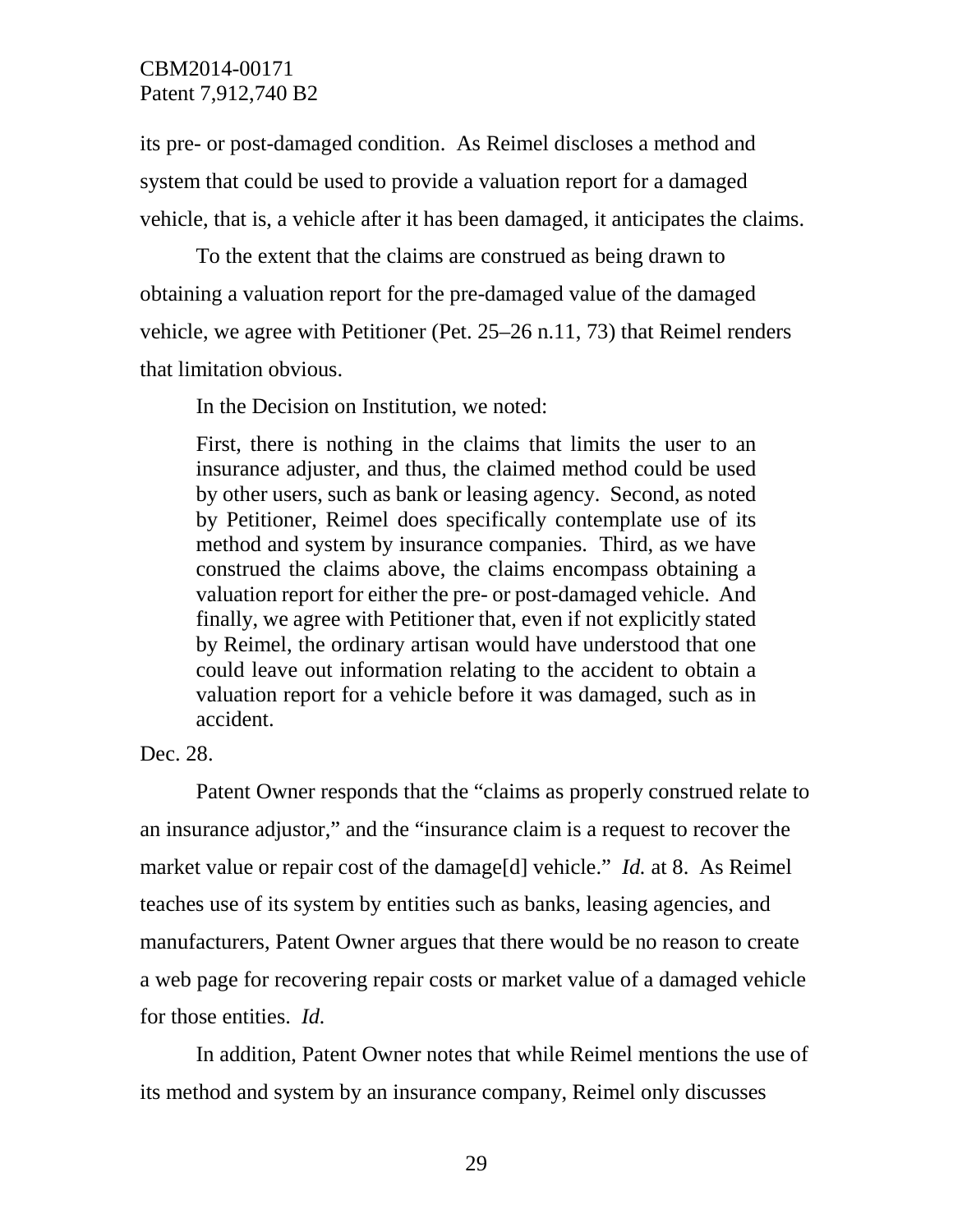determining a salvage value, and not a pre-damaged valuation of the vehicle. *Id.* at 9. Patent Owner argues that Reimel only discusses the value of the vehicle in its present condition, and thus, in fact, "teaches away from generating a pre-damaged valuation." *Id*. (citing Ex. 2006 ¶ 39). Specifically, Patent Owner relies on the following passage of Reimel as evidence that Reimel always subtracts the value of any defects:

Vehicle core values for each year, make, model, and body type and adjustment value for each feature/defect/flaw are stored in vehicle database 30 for access via the Internet by the customer via web server 10. A vehicle value processor 40 calculates the value of the vehicle by adding/subtracting values from the vehicle's core value based on mileage and other unique characteristics of the vehicle elicited from the customer in connection with the vehicle being appraised by the customer.

*Id.* at 9–10 (quoting Ex. 1010, 8:29–34).

Patent Owner's arguments do not convince us that Petitioner has not demonstrated by a preponderance of the evidence that the challenged claims are rendered obvious by Reimel. As we noted in the Decision on Institution, Reimel specifically teaches that "[i]nsurance companies may use the present invention to evaluate crashed vehicles as well as the damage to stolen vehicles . . . provid[ing] a neutral objective standard for assessment of such vehicles by insurance adjusters." Dec. 23–24 (quoting Ex. 1010, 10:13–15). Thus, Reimel not only contemplates determining the cost of the vehicle after it has been damaged, it contemplates evaluating the damage to a vehicle, which would require knowing the value of the vehicle before it has been damaged. Thus, we agree with Petitioner (Pet. 25–26 n.11) that the ordinary artisan would have understood that information regarding damage that had been sustained could have been left out to obtain a pre-damaged value. *See KSR*, 550 U.S. at 421 ("A person of ordinary skill is also a person of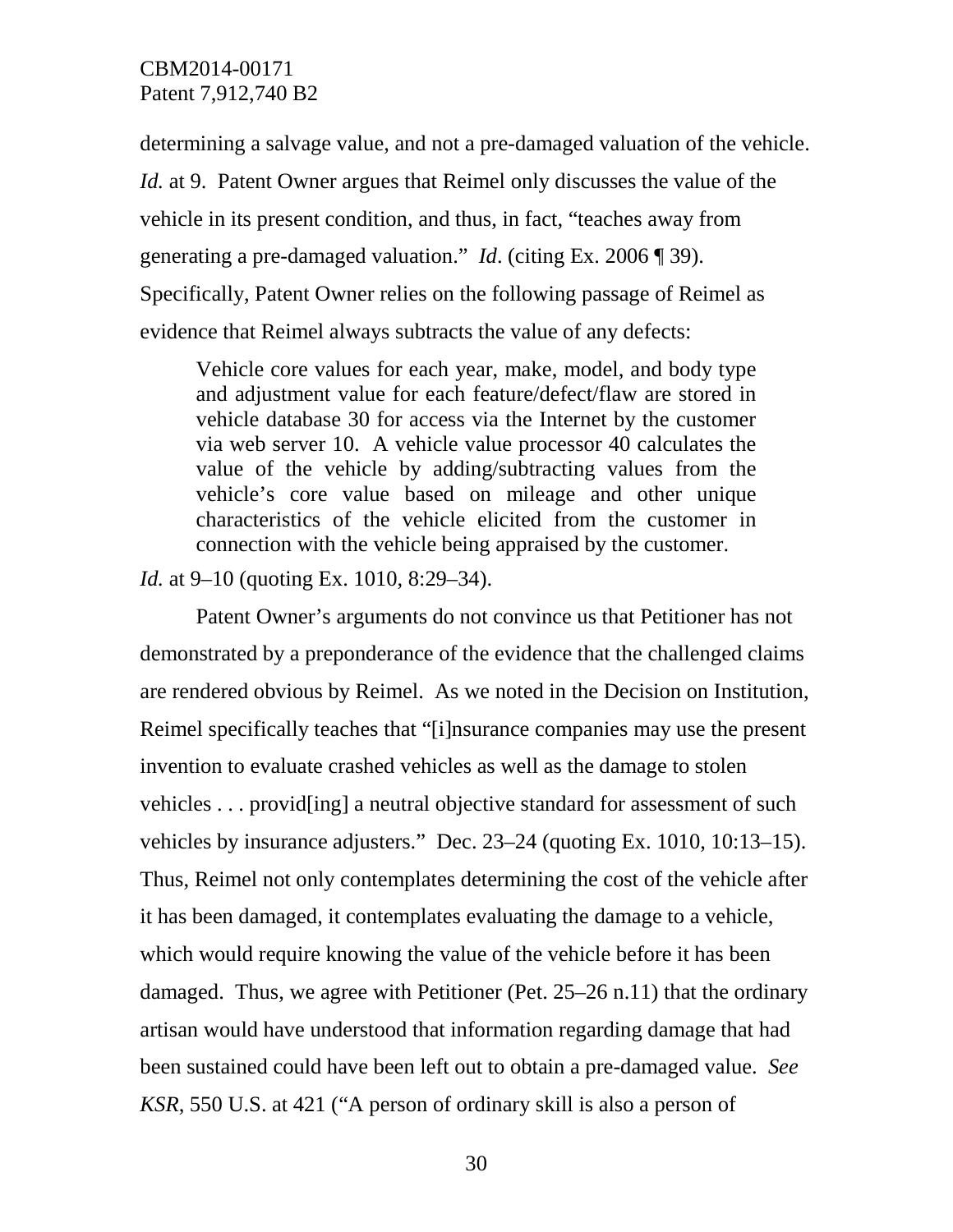ordinary creativity, not an automaton."); *In re Kuhle*, 526 F.2d 553, 555 (CCPA 1975) (holding that removing a feature, and thus removing its function, was an obvious expedient). That is, because the system of Remel allows the user to enter the data, if the user declined to enter data of damage that had been sustained by the vehicle, a pre-damaged valuation of the vehicle would be obtained. *See*, *e.g.*, *Bell Com. Research Inc. v. Vitalink Com. Corp.,* 55 F.3d 615, 622–23 (Fed. Cir. 1995) (noting that "an accused product that sometimes, but not always, embodies a claimed method nonetheless infringes"); *accord Hilgraeve Corp. v. Symantec Corp.,* 265 F.3d 1336, 1343 (Fed. Cir. 2001) ("[S]o too the sale of a device may induce infringement of a method claim even if the accused device is capable of noninfringing modes of operation in unusual circumstances.").

Moreover,

[u]nder the proper legal standard, a reference will teach away when it suggests that the developments flowing from its disclosures are unlikely to produce the objective of applicant's invention. A statement that a particular combination is not a preferred embodiment does not teach away absent clear discouragement of that combination.

*Syntex (USA) LLC v. Apotex, Inc.*, 407 F.3d 1371, 1380 (Fed. Cir. 2005) (internal citations omitted). Here, although Reimel might not explicitly teach providing the value of a damaged vehicle before it was damaged, it does not state that its system could not be used to provide such a report. In addition, as noted above, Reimel does suggest evaluating the damage to a vehicle, which would require knowing the value of the vehicle before it has been damaged.

We have considered paragraph 42 of the Declaration of Westland, which Patent Owner relies upon to argue that there would have been no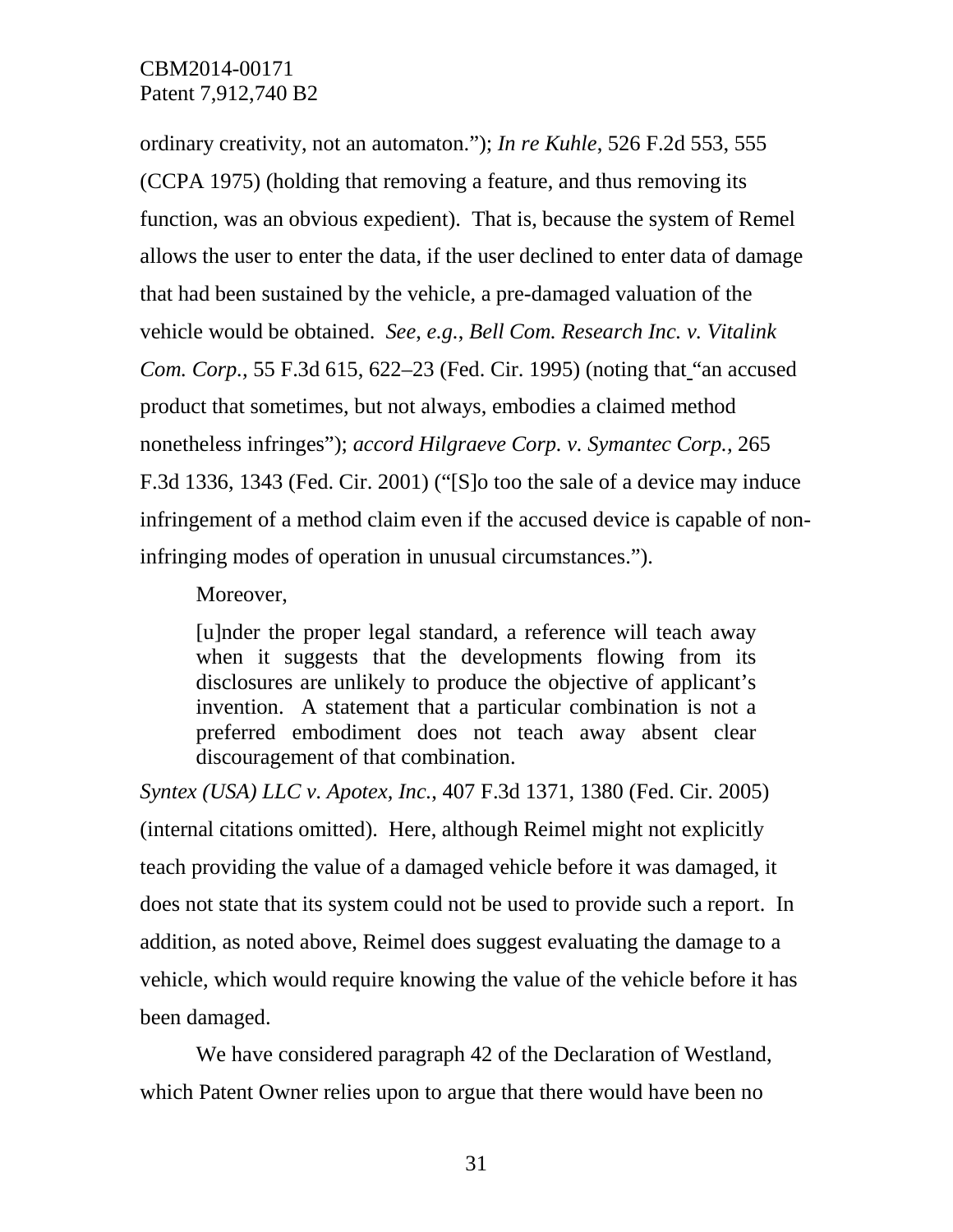reason to modify Reimel to obtain the pre-damaged value of a vehicle, but do not find it persuasive. Professor Westland states:

Reimel discloses various entities such as manufacturer, leasing companies, insurance companies and banks that can access the described web based valuation system. Reimel does not disclose a web page related to an insurance claim to recover either market value or repair cost in association with an insurance policy. It is my understanding that banks and leasing agencies do not ordinarily generate request to recover market value or the repair cost of a damaged vehicle. For example, Reimel discloses use of the system by the banks and leasing companies to manage a portfolio of off-lease cars by both the banks and leasing agencies. [Ex. 1010,] 10:9–11; 10:20–22. There would be no motivation to create a web page that relates to recovering the repair cost or market value of a vehicle on a website that is accessed by entities such as banks, leasing agencies, manufacturers, dealers, etc. Placing web pages that relate to the recited insurance claim would create pages that are irrelevant to a bank or leasing agency. Navigating through such web pages would slow the process of obtaining a valuation by an entity such as a dealer or manufacturer. This is to be contrasted with the invention disclosed in the '740 patent which is specifically directed to personnel involved in the processing of an insurance claim for a damaged vehicle.

Ex. 2006 ¶ 42.

As we noted above, however, Reimel specifically contemplates evaluating the damage to a vehicle, which would require knowing the value of the vehicle before it has been damaged. Moreover, as to Patent Owner's argument that the challenged claims "relate to an insurance adjuster" (PO Resp. 8), we decline to read the method and system as only being used by an insurance adjuster, as there is nothing in the claims that limits use to only an insurance adjuster.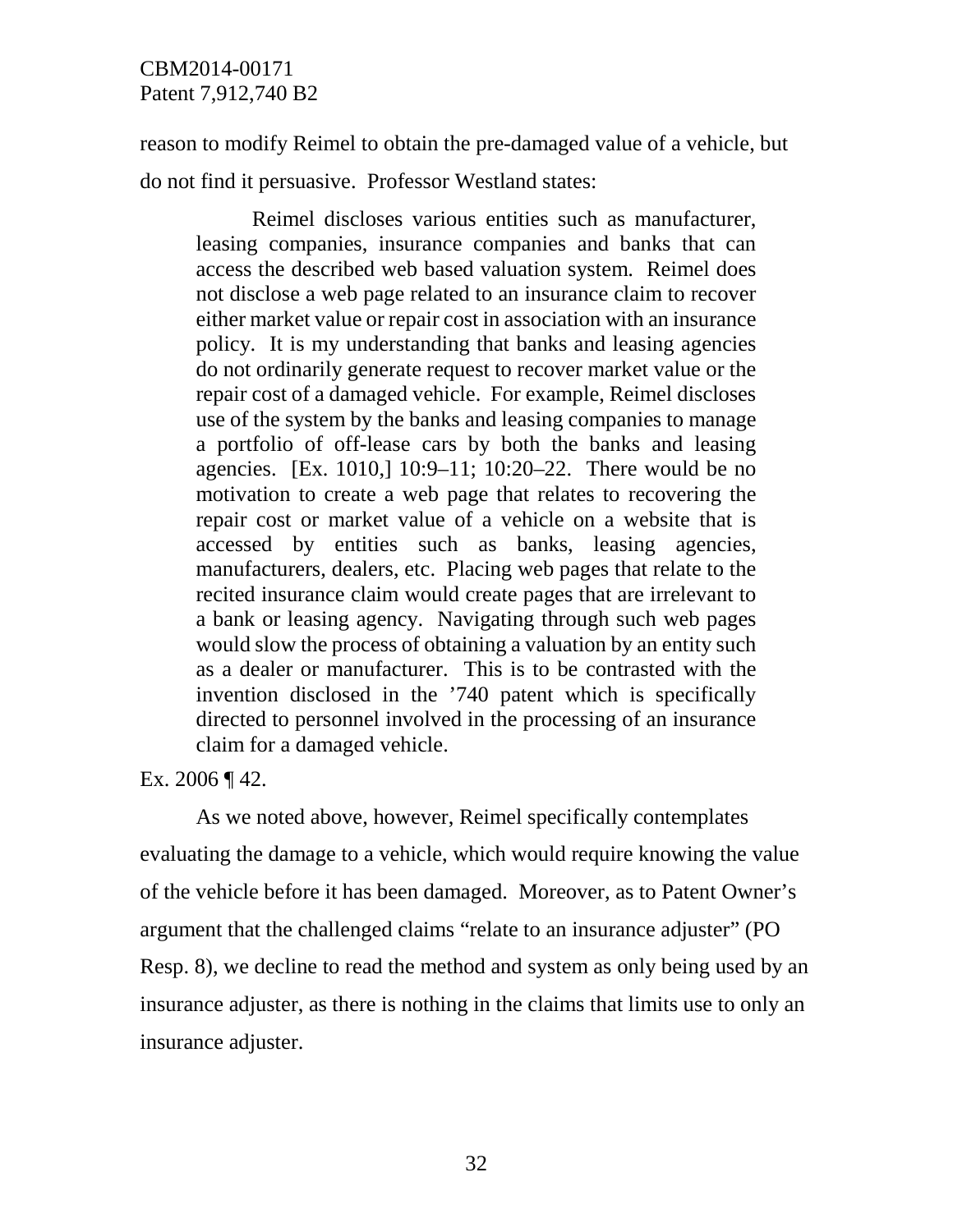Patent Owner does not separately address claims 2–29 of the '740 patent. We find Petitioner's evidence and arguments persuasive as to those claims, and we adopt that analysis as our own. We determine, therefore, that Petitioner has established by a preponderance of the evidence that those claims are also anticipated and/or rendered obvious by Reimel. Accordingly, we determine that the Petition demonstrates that by a preponderance of the evidence that claims 1–29 are anticipated by, or rendered obvious by, Reimel.

### *D. Patent Owner's Motion to Amend*

Patent Owner's Contingent Motion to Amend seeks to substitute new claims 30–58 for original claims 1–29, respectively. PO Mot. Amend 4. The ultimate burden of persuasion is with Patent Owner, the movant, to demonstrate the patentability of the amended claims. 37 C.F.R § 42.20; *see Microsoft Corp. v. Proxyconn, Inc.*, 789 F.3d 1292, 1307 (Fed. Cir. 2015). For the reasons discussed below, Patent Owner has not met that burden, and, thus, the Motion to Amend is *denied*.

#### *1. Proposed Substitute Claims*

Patent Owner proposes substitute claims 30–58 for claims 1–29, respectively. PO Mot. Amend 4. According to Patent Owner, claim 30, reproduced below, and with the added language underlined, "reflects the added claim language." *Id.*

30. A method for obtaining an automobile insurance claim valuation report of a damaged vehicle in association with the processing of an insurance claim, comprising:

transmitting a uniform resource locator over an electronic communication network from a client computer;

connecting with a web site that corresponds to the uniform resource locator, the web site provides a plurality of web pages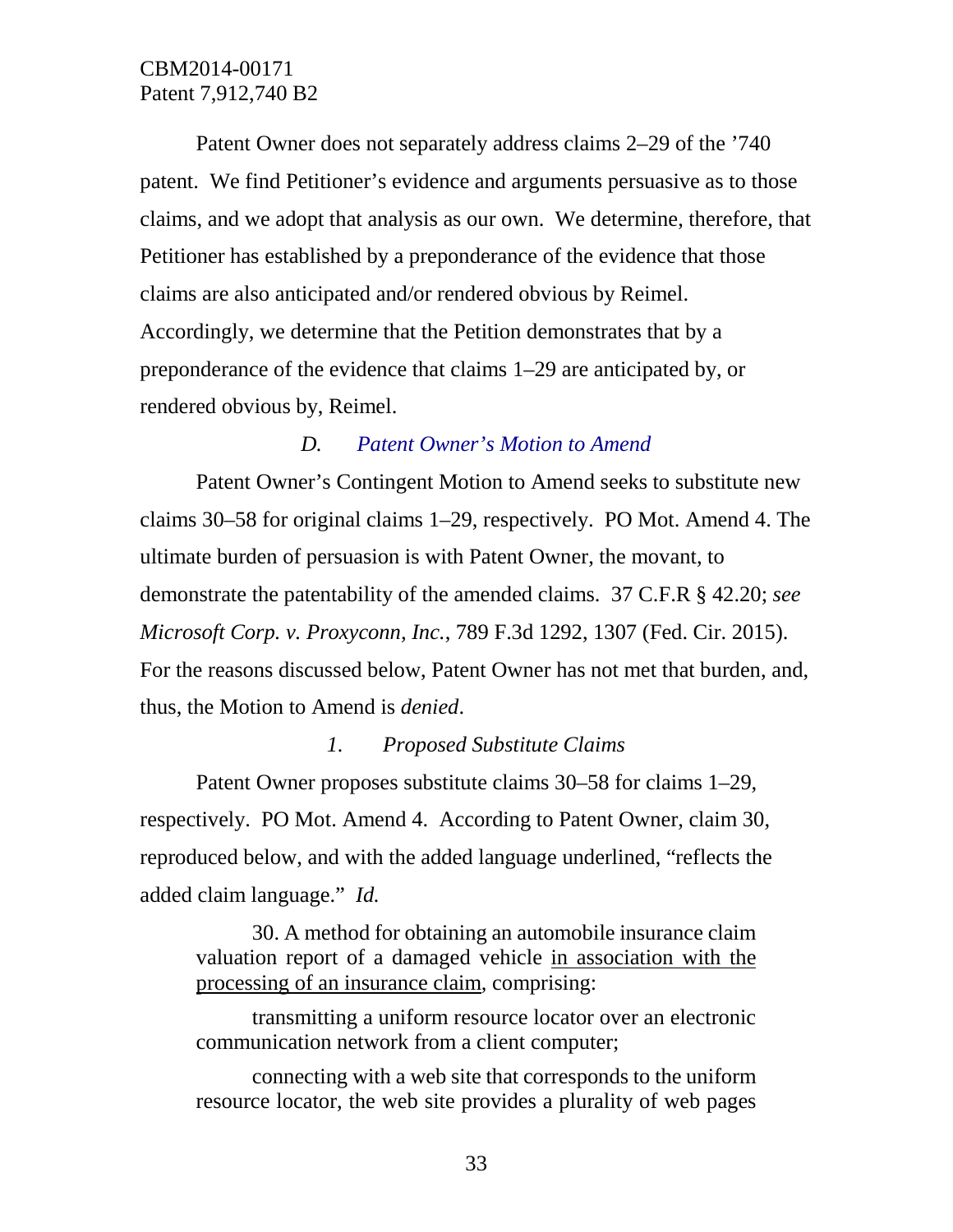that allows an operator to input data relating to an insurance claim for the damaged vehicle, the insurance claim being a request to recover market value or repair cost in association with an insurance policy;

entering data relating to the insurance claim;

providing a parts list and calculated estimate data through the web site;

processing the entered data to generate a valuation report for the damaged vehicle, the valuation report provides a market value for the damaged vehicle, before the damaged vehicle was damaged, based on factors including mileage, condition, and geographic location; and,

transmitting the valuation report to the client computer over the electronic communication network through the web site.

*Id.* at 5.

#### *2. Analysis*

Even if we were to assume, *arguendo*, that Patent Owner has shown written description support for the claims in the published patent application (Ex. 2007), Patent Owner has not demonstrated that the claims are patentable.

First, Patent Owner has not established that the claims are patentable under 35 U.S.C. § 101 within the framework set forth in *Alice*. Patent Owner argues that the "claims are patent eligible because they recite a system and method that solves a technical problem." PO Mot. Amend 18. Specifically, Patent Owner argues that the claims as amended "do not merely recite obtain[ing] a valuation report on the Internet," but are drawn to a system that "seamlessly coupl[es] a repair cost process with a valuation process in a manner that was easy to use and readily accessible to users." *Id.* at 19. Patent Owner, however, has failed to establish how limitations added by the proposed amendment make the claims no longer drawn to the patent-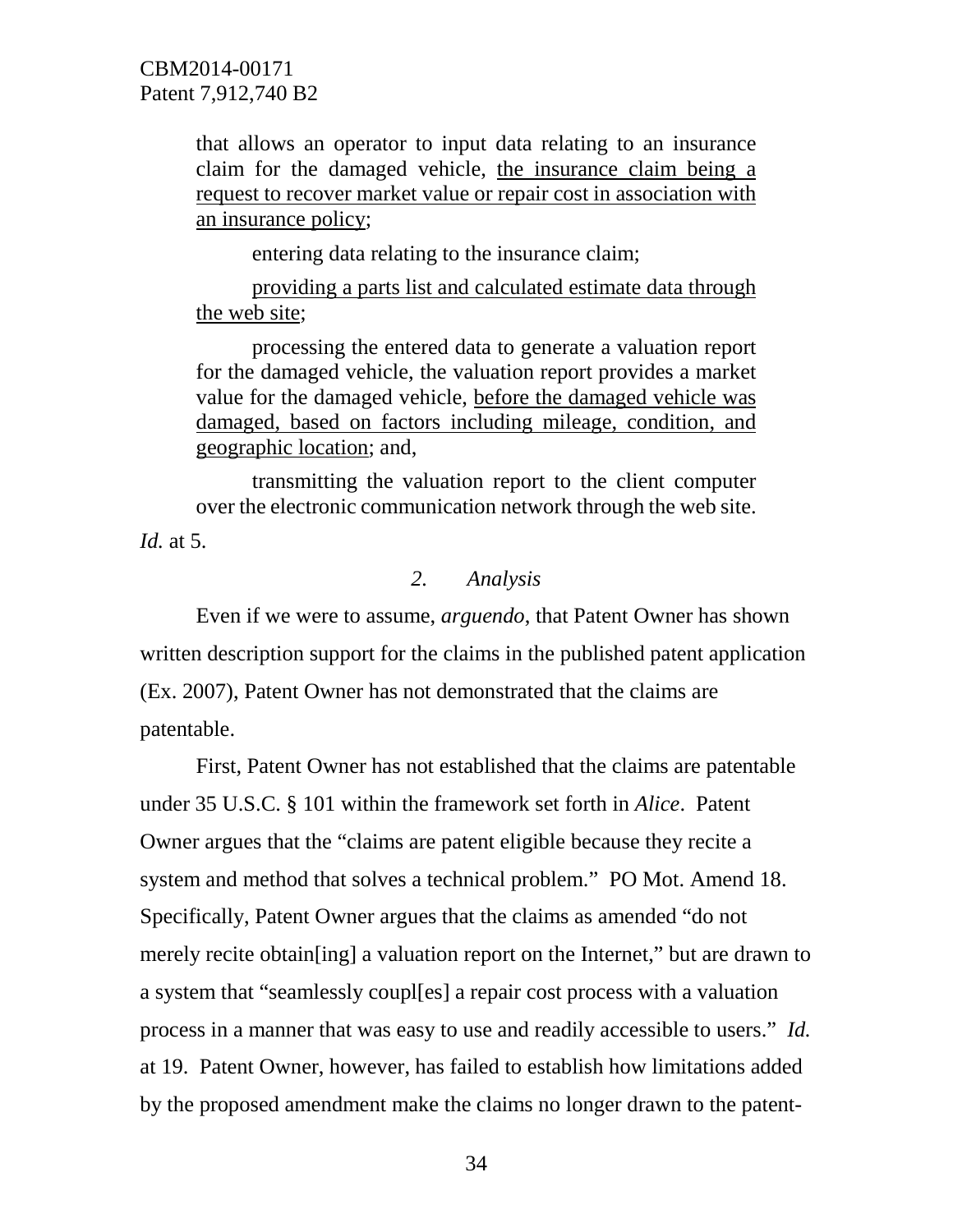ineligible abstract idea of providing a vehicle valuation report. Moreover, Patent Owner does not establish how the added claim limitations provide an element or combination of elements sufficient to ensure that the patent in practice amounts to significantly more than a patent on the abstract idea itself.

Patent Owner contends that "the substitute claims do not preempt all means for obtaining a valuation report." *Id.*. For example, Patent Owner asserts, that a valuation report can be obtained by fax or through the mail, without utilizing the claimed website. *Id.* at 20. But, as we noted above in our analysis of the patent eligibility of the original claims, simply utilizing a generic computer system to generate a vehicle valuation report faster and more efficiently is not enough to transform a patent-ineligible claim into a patent-eligible invention.

Second, Patent Owner has not established that the claims are patentable over the prior art. Specifically, Patent Owner has not demonstrated that the claims are not rendered obvious by the prior art. Patent Owner argues that the claims as amended are limited to an insurance adjuster, and as banks and leasing agencies do not generate requests to obtain a pre-damaged market value of a vehicle, there would be no reason to create a web page that relates to recovering the pre-damaged market value of a vehicle. PO Mot. Amend 14–15 (citing Ex. 2006 ¶ 42). Patent Owner argues further that "surmising that one skilled in the art could adjust the data to get a pre-damaged valuation to create the recited claims is classic hindsight reconstruction." *Id.* at 15. Patent Owner contends that Reimel does not suggest obtaining a pre-damaged market value, and in fact, teaches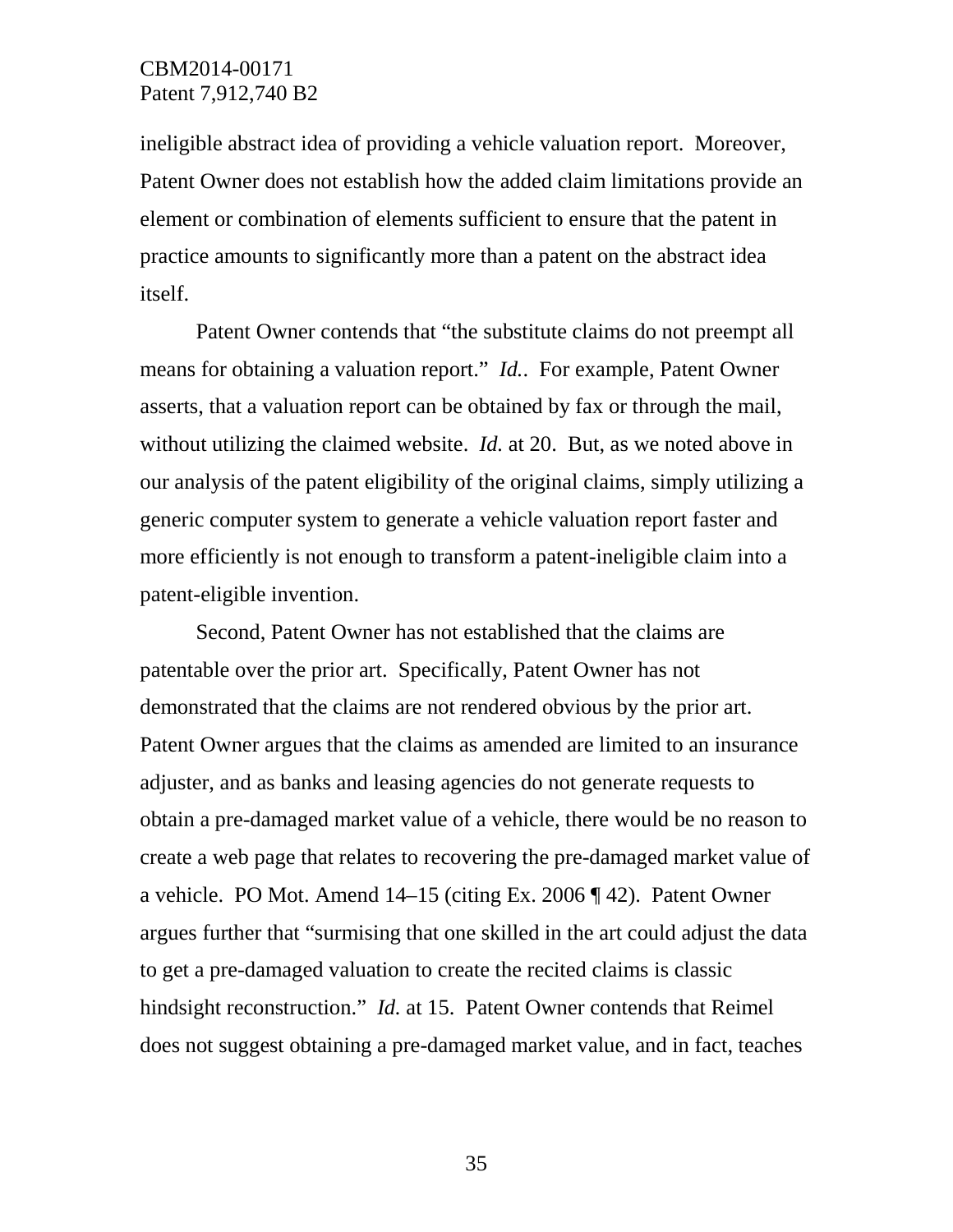away from generating a pre-damaged valuation. *Id.* (citing Ex. 1010, 8:29– 34).

As noted by Petitioner (Pet. Opp. Mot. Amend 18), there is nothing in the claim that limits its use to an insurance adjuster, and we decline to read the claim as being so limited. Moreover, in the section discussing the obviousness of the original claims over Reimel, we reject Patent Owner's arguments that Reimel does not suggest obtaining a pre-damaged market value.

Patent Owner argues further that although Reimel does mention use of its system by an insurance company, that portion of Reimel does not suggest providing parts lists and calculating estimate data. PO Mot. Amend 15. Instead, Patent Owner asserts, Reimel discloses only obtaining a salvage value. *Id.*

Petitioner responds that "Reimel discloses providing multiple parts lists through its web pages." Pet. Opp. Mot. Amend 14 (citing Ex. 1010, Figs. 9 and 19). Petitioner responds further that Reimel in fact provides repair estimate data. *Id.* at 14 (citing Ex. 1010, 20:28–35; 23:14–15; 24:13– 15; 26:13–17; Fig. 23A). Moreover, Petitioner contends that "Reimel expressly discloses valuation methodologies that are 'based on factors including mileage, condition, and geographic location.'" *Id.* at 17–18 (citing Ex. 1010, Figs. 2, 9–22; 13:10–22; 13:23–14:16; 16:34–29:8).

We agree with Petitioner that Reimel suggests the limitations of "providing a parts list and calculated estimate data through the web site," as well as "the valuation report provides a market value for the damaged vehicle, before the damaged vehicle was damaged, based on factors including mileage, condition, and geographic location," added by the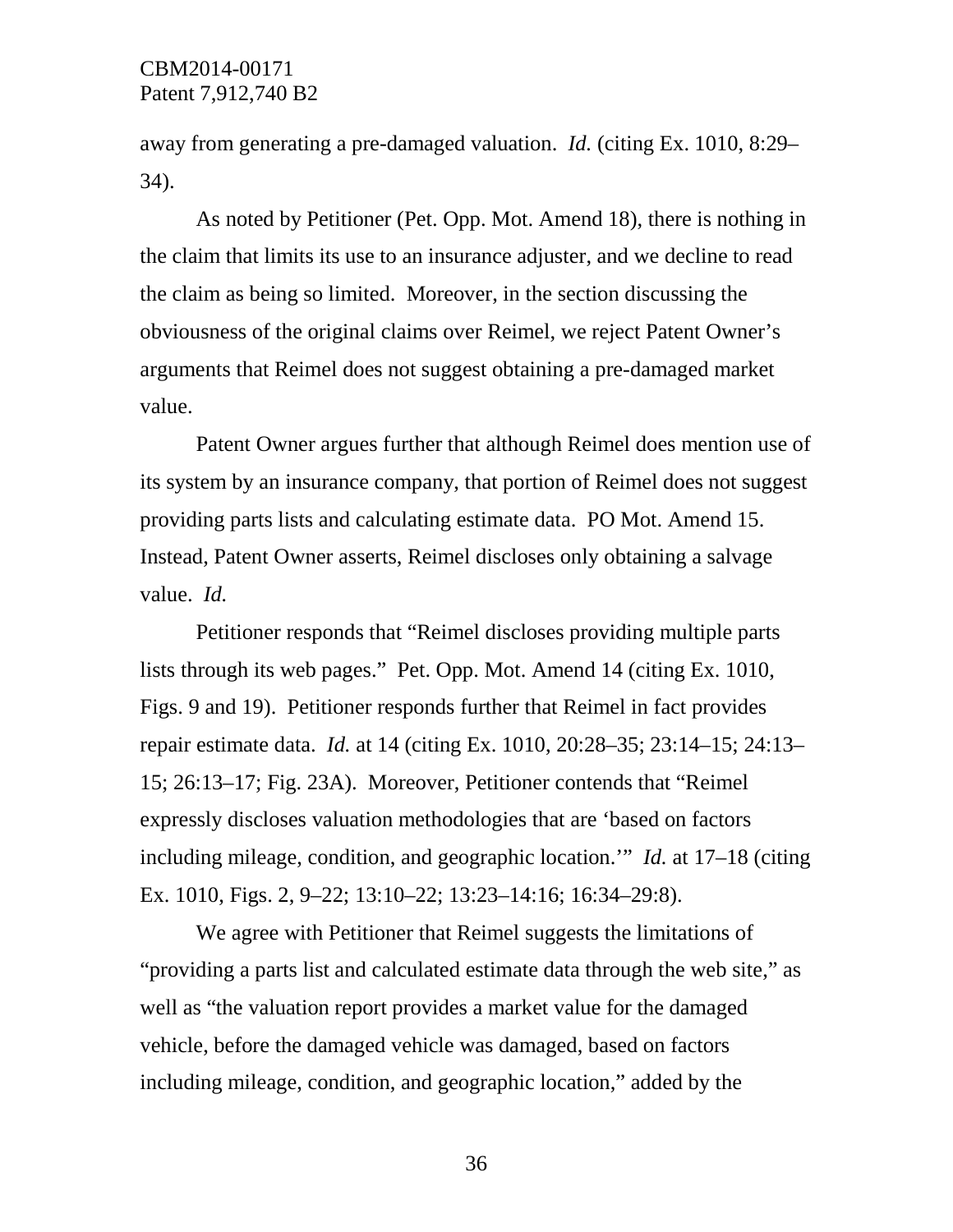proposed claims. Thus, Patent Owner has failed to demonstrate that the substitute claims are not rendered obvious by Reimel.

For example, Figure 2 of Reimel, cited by Petitioner, is a Figure with the statement "what's my car REALLY worth," with fields requiring entry of a zip code (location) and mileage. As explained by Reimel, the "zip code provides the proper base value for the vehicle . . . since the area in which the vehicle is to be traded directly affects its value." Ex. 1010, 13:18–19. There are also screens drawn to condition, such as the condition of the front bumper. *Id.* at Fig. 9.

As for providing a parts list and calculating estimate data, Reimel teaches:

At each panel, the customer is asked to answer, with the help of "flaw" screens, questions about the portion of the vehicle being investigated. Each screen will have a potential flaw associated with it that carries a value that subtracts a dollar amount from the core value of the vehicle. Each flaw will also carry with it a help screen that will define and show to the user, via a picture, what the flaw is or looks like.

*Id.* at 18:21–25.

Reimel provides the example of a bumper, in which, if there is damage to the bumper, for example a tear, there would be a deduction of \$150, which represents the amount to repair the bumper. *Id.* at 19:1–3. Reimel notes further that if the bumper needs to be replaced, a value will be placed based on the replacement value of the bumper. *Id.* at 19:12–15.

Thus, Reimel clearly contemplates calculating repair value, as well as providing a list of parts, such as bumpers, glass, etc. (Figs. 9–25), that may need to be replaced. In addition, as noted by the Background section of the '740 patent, the ordinary artisan understands that a representative of an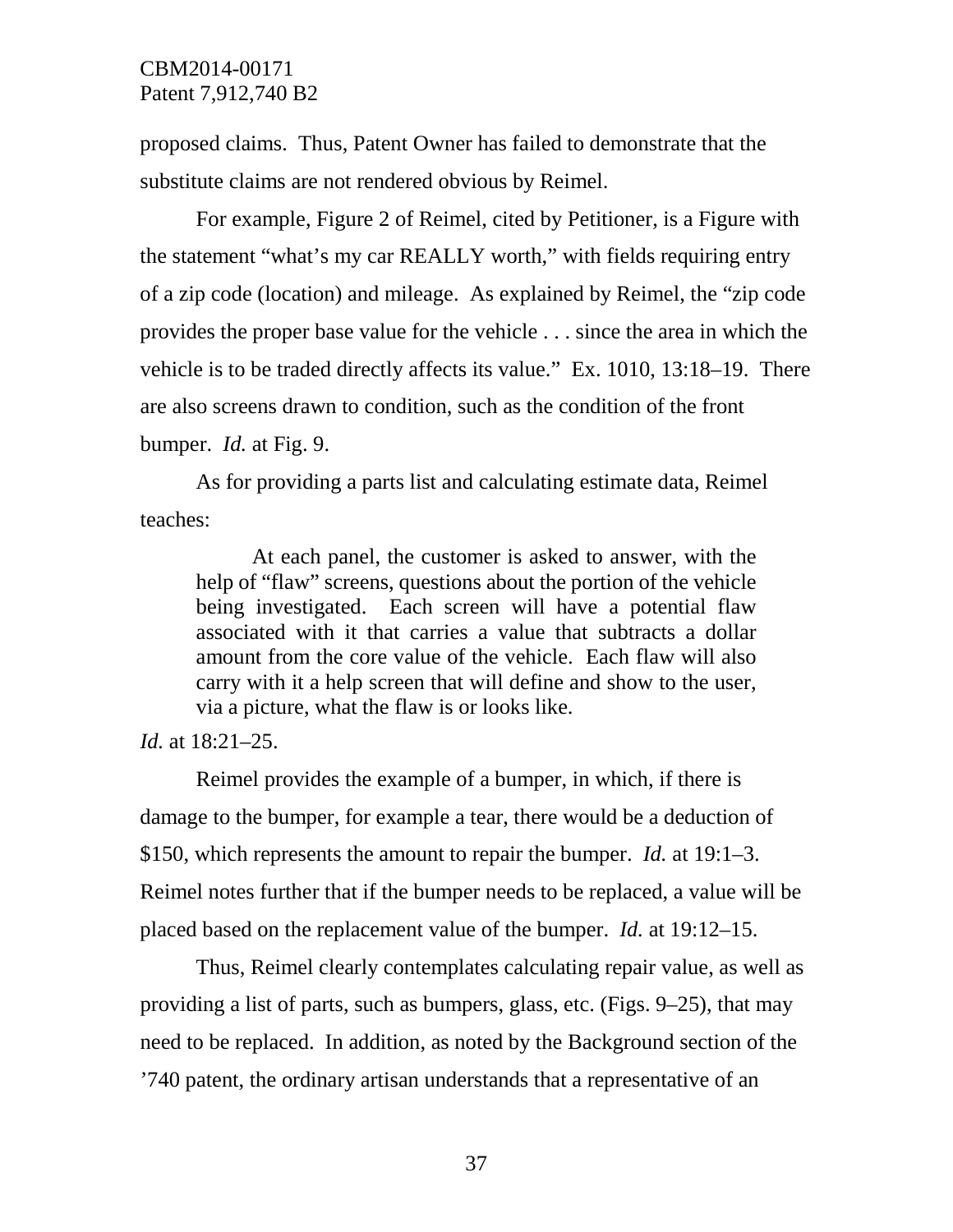insurance company, such as an insurance adjuster, inspects a damaged vehicle to determine the damage to the vehicle and the cost of the repairs, and also determining whether the cost of the repair exceeds a certain portion of the vehicle's value. Ex. 1008, 1:13–20. Thus, it would have been well within the level of skill of the ordinary artisan to use the vehicle valuation system of Reimel to provide a parts list and calculate estimate data, as well as to leave out the damage caused by an accident to obtain a pre-damage valuation for the vehicle.

According to Patent Owner, substitute claims 37 and 40 are separately patentable. PO Mot. Amend 17. According to Patent Owner, those claims "require separate active server page calls to; a database with vehicle valuations, and a program that provides the claimed parts list and calculated estimate data." *Id.* Patent Owner asserts that utilizing the active server pages "allow[s] for the creation of dynamic workflows and compensate[s] for the unique needs of each customer." *Id.* at 18. Patent Owner contends that although active server pages ("ASP") were known, there is "[n]othing in the prior art [that] suggests[s] the creation of a system that relates to both repair cost and vehicle valuation through a single web site that utilizes ASP files to retrieve vehicle market and repair related data." *Id.*

Petitioner responds that "Patent Owner has provided no explanation why it would not have been obvious to one of skill in the art to apply knowledge of ASP . . . to arrive at the claimed invention. Pet. Opp. Mot. Amend 11. Petitioner responds further that Patent Owner failed to address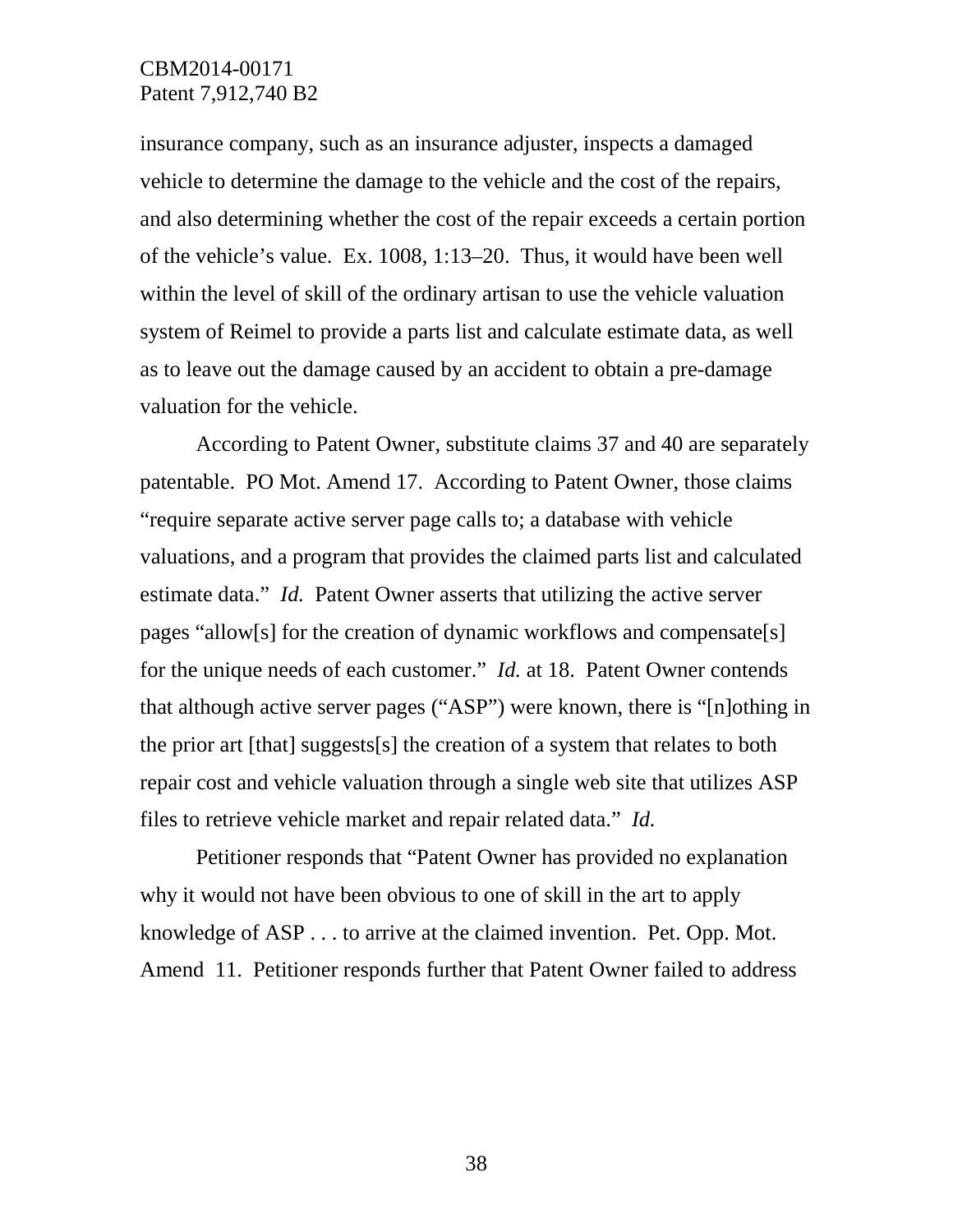an article in Business Wire<sup>[3](#page-38-0)</sup> relating to the use of ASP for insurance claims, which was cited in a list a references that were considered by its expert. *Id.* at 10 (citing Ex. 1018).

Petitioner contends further that there was nothing novel about the use of active server pages, as the use of ASP to access data in databases was well-known technology. *Id.* According to Petitioner, Microsoft developed and released ASP, and the Business Wire article evidences its use in the insurance industry before the time of invention of the '740 patent. *Id.* at 10– 11. Moreover, Petitioner cites Stender<sup>[4](#page-38-1)</sup> as further evidence that the use of ASP technology in the insurance field was known, asserting that it "describes a web-based insurance claim processing system that utilizes ASP in its web servers 'for dynamic processing of content from databases.'" *Id.* at 24–25 (citing Ex. 1017, 7:57–59; Fig. 1D; Ex. 1016 ¶ 25). Petitioner argues further that Professor Westland, Patent Owner's expert, "testified that one would have been motivated to use ASP technology because 'Microsoft was very strong' at that time, many were 'hosting on Microsoft servers,' and '[t]here really wasn't a competitive technology suite to do the things that were . . . proposed in the [patents].'" *Id.* at 11 (quoting Ex. 1015, 154:5–18).

Patent Owner argues that the Business Wire article only uses ASP in the title, and there is no discussion in the body how ASP is used in the system, and there is no evidence of record that the system used ASP to call a database. PO Reply Mot. Amend 11. Stender, Patent Owner contends,

<span id="page-38-0"></span> 3 *Mitchell Announces Commercial Availability of FirstImages.com Joins Growing ASP Content at eMitchell.com; Lowers DRP Start-Up and Maintenance Costs for Insurance Companies* (Feb. 5, 2001).

<span id="page-38-1"></span><sup>4</sup> Stender et al. ("Stender"), US 7,333,939 B1, issued Feb. 19, 2008 (Ex. 1017).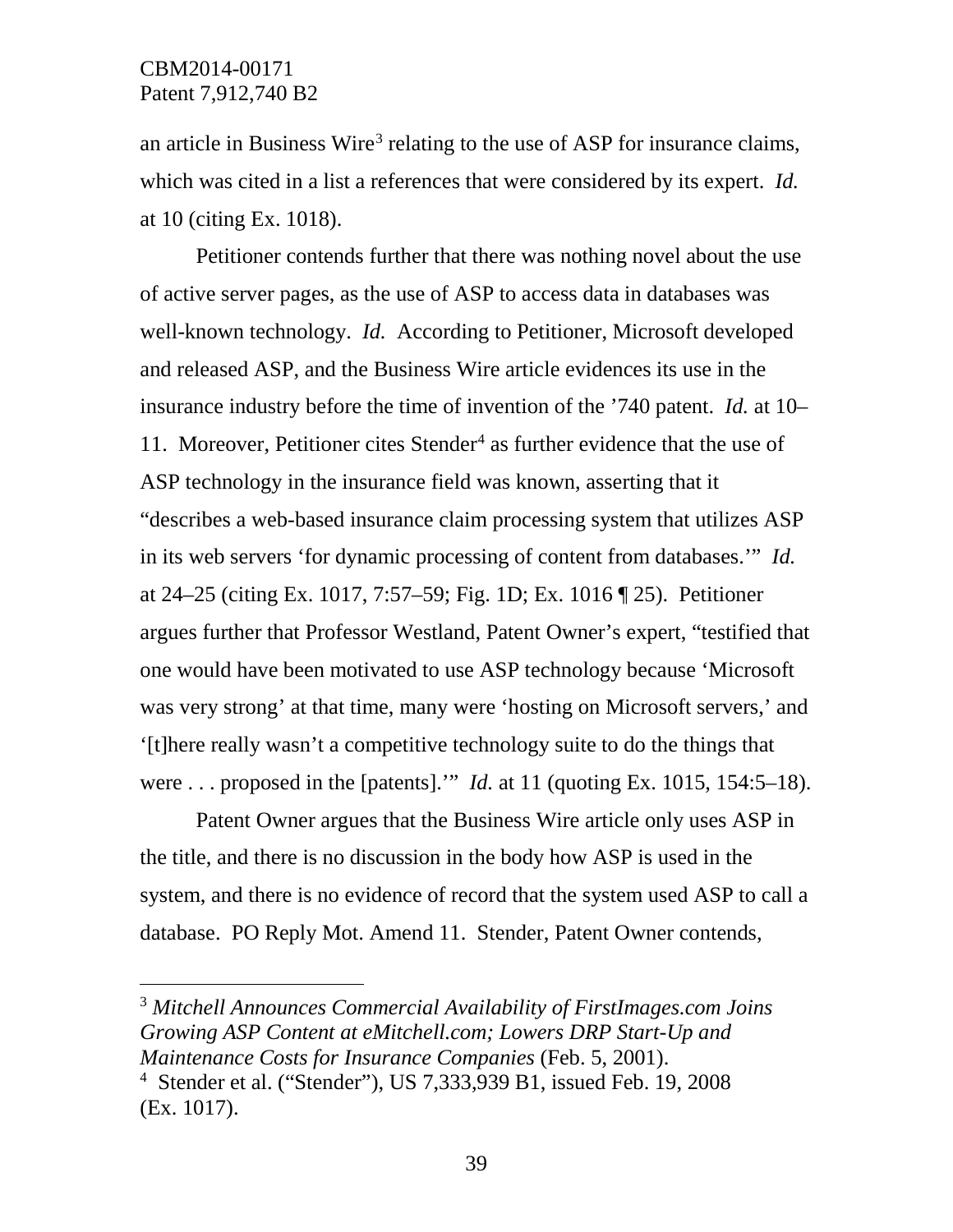"discloses an insurance processing system that includes a front end web server," wherein the "web server includes ASP." *Id.* at 10 (citing Ex. 1017, 7:54–59). Thus, Patent Owner argues, "Stender did not use ASP to call a database with vehicle values as required by the substitute dependent claims." *Id.* at 11. According to Patent Owner, "[i]f ASP was utilized in the manner claimed, then one would think the Petitioner would come forward with some evidence to show this usage." *Id.*

We agree with Petitioner that Patent Owner has not demonstrated by a preponderance of the evidence that dependent claims 37 and 40 are patentable over the prior art. Claims 37 and 40 add the limitation "the valuation report being generated by the valuation server with a database of vehicle values that is called by a first active server page, the parts list and calculated estimate data being provided by a program called by a second active server page." As support for that limitation, Patent Owner relies on the following passage from the published patent application, which refers to Figure 1 of the '740 patent:

The system 10 may further include a web server 16 that is connected to the network 14 and an application server 18. The application server 18 may be coupled to a valuation server 20. The valuation server 20 may contain a database used to process and generate a valuation report. The web server 16 may provide a web based portal that interacts with the application server 18 to generate one or more insurance estimate web pages. By way of example, the web server 16 may contain active server page ("ASP") files that translate [a] request from the client computer into calls to component object model ("COM") components resident in the application server 18. The COM components may include application programs that provide part lists, calculate estimate data, etc. The ASP calls may also cause the generation of a valuation report in the valuation server. The valuation report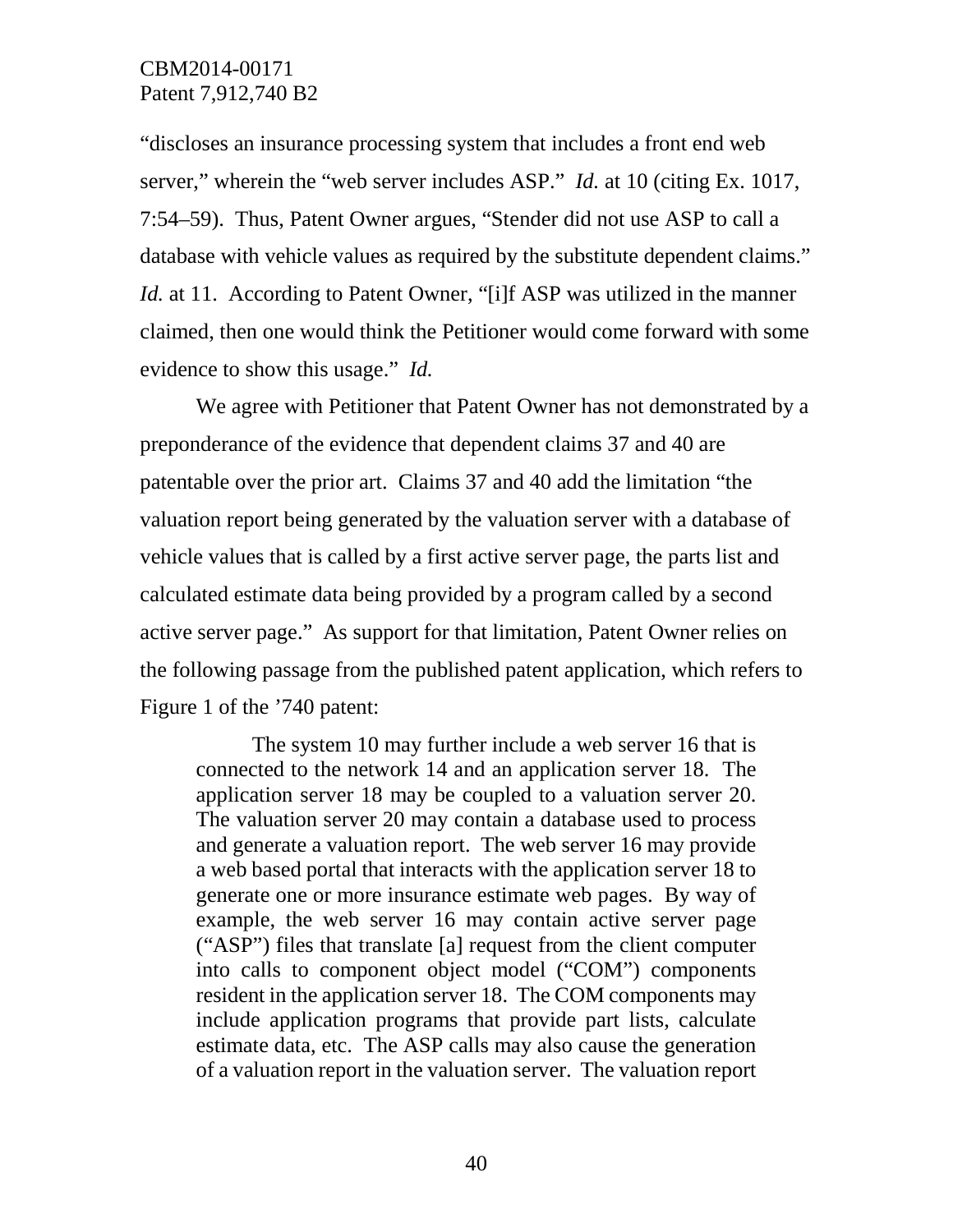can be transmitted to a client computer 12 through the web server 16.

Ex. 2007 ¶ 14. As can be seen from the passage quoted above, the '740 patent says very little about the implementation of ASP technology, except for noting that it may be used to translate a request from a client computer to component object model components resident in the application server.

Moreover, as discussed above with respect to proposed claim 30, it would have been well within the level of skill of the ordinary artisan to use the vehicle valuation system of Reimel to provide a parts list and calculate estimate data, as well as leave out the damage caused by an accident to obtain a pre-damage valuation for the vehicle. Thus, as noted by Petitioner (Pet. Opp. Mot. Amend 10), the only limitation not suggested by that reference is the use of active server pages. The Business Wire article makes clear that the use of ASP technology in insurance applications was known. Ex. 1018, Title. In addition, Stender teaches that, as is known in the art, ASPs allow for dynamic processing of content from databases. Ex. 1017, 7:56–59.

Notably, Professor Westland, Patent Owner's expert, testified:

Q. And using active server page technology at the time the patents were filed would make it easy and efficient to access information from databases?

A. There really wasn't a competitive technology suite to do the things that were -- are being proposed in the '740 patent.

Q. So someone would have been motivated to use ASP technology because it was really one of the only available technologies that could dynamically process content from web pages, right?

A. Right. And add to that, that in the corporate environment, Microsoft was very strong. So people were often,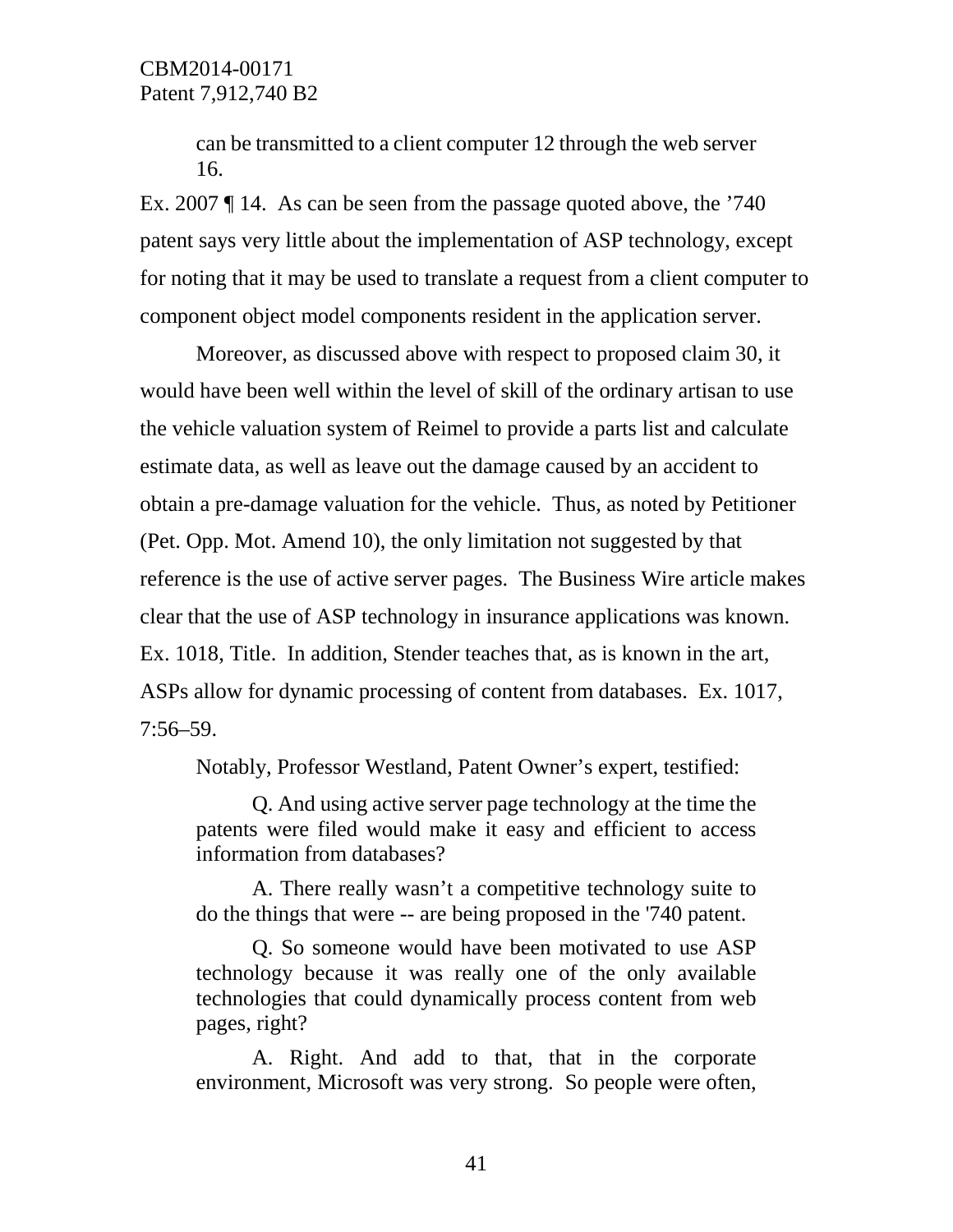in the corporate environment, hosting on Microsoft servers with IIS.

Ex. 1015, 154:5–18. Thus, Professor Westland recognized that the ordinary artisan would understand that there was a reason to incorporate ASP technology in the system of Reimel, that is, the use of ASP allowed for dynamic processing of content from webpages. *Id.*; *see also* Ex. 1017, 7:56– 59 (noting same).

Thus, we conclude that Patent Owner has not met its burden of demonstrating the patentability of the proposed substitute claims, and thus Patent Owner's Motion to Amend is *denied*.

## III. CONCLUSION

For the foregoing reasons, we determine that Petitioner has demonstrated that claims 1–29 of the '740 patent are unpatentable by a preponderance of the evidence.

Moreover, we determine also that Patent Owner has not demonstrated by a preponderance of the evidence the patentability of proposed substitute claims 30–58.

#### IV. ORDER

Accordingly, it is:

ORDERED that claims 1–29 of the '740 patent are held *unpatentable*;

FURTHER ORDERED that Patent Owner's Motion to Amend is *denied*; and

FURTHER ORDERED that because this is a Final Written Decision, parties to the proceeding seeking judicial review of the decision must comply with the notice and service requirements of 37 C.F.R. § 90.2.